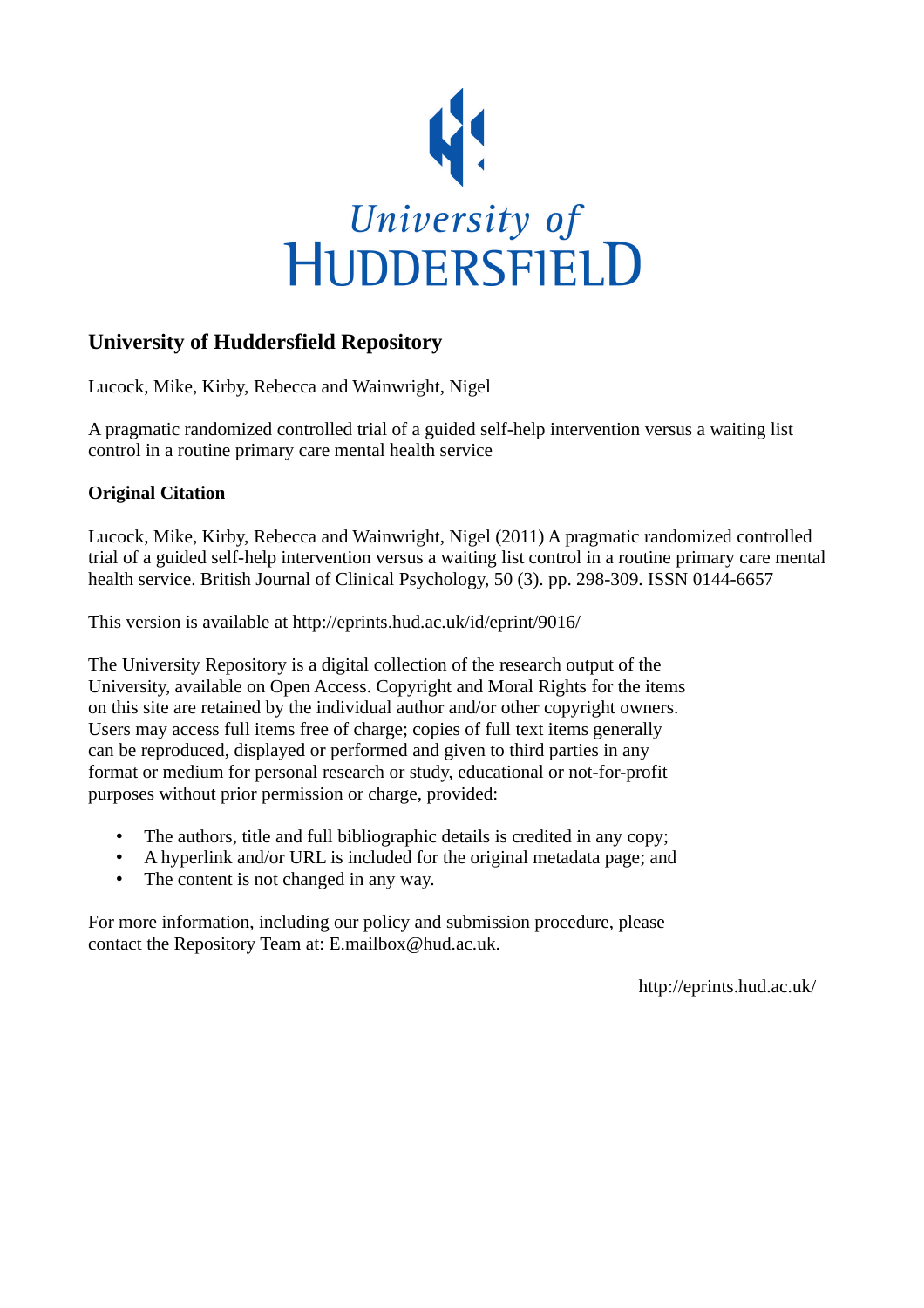# A pragmatic randomized controlled trial of a guided self-help intervention versus a waiting list control in a routine primary care mental health service*.*

# **\*Mike Lucock<sup>1</sup> , Rebecca Kirby<sup>2</sup> Nigel Wainwright<sup>3</sup>**

<sup>1</sup> University of Huddersfield and South West Yorkshire Partnership Foundation Trust; <sup>2</sup> Heywood, Middleton and Rochdale PCT; <sup>3</sup>University of Leeds,

\*Address for correspondence: Professor Mike Lucock, School of Human and Health Sciences, Harold Wilson Building, University of Huddersfield, Huddersfield, HD1 3DH, (email [Mike.lucock@swyt.nhs.uk;](mailto:Mike.lucock@swyt.nhs.uk) [m.lucock@hud.ac.uk\)](mailto:m.lucock@hud.ac.uk).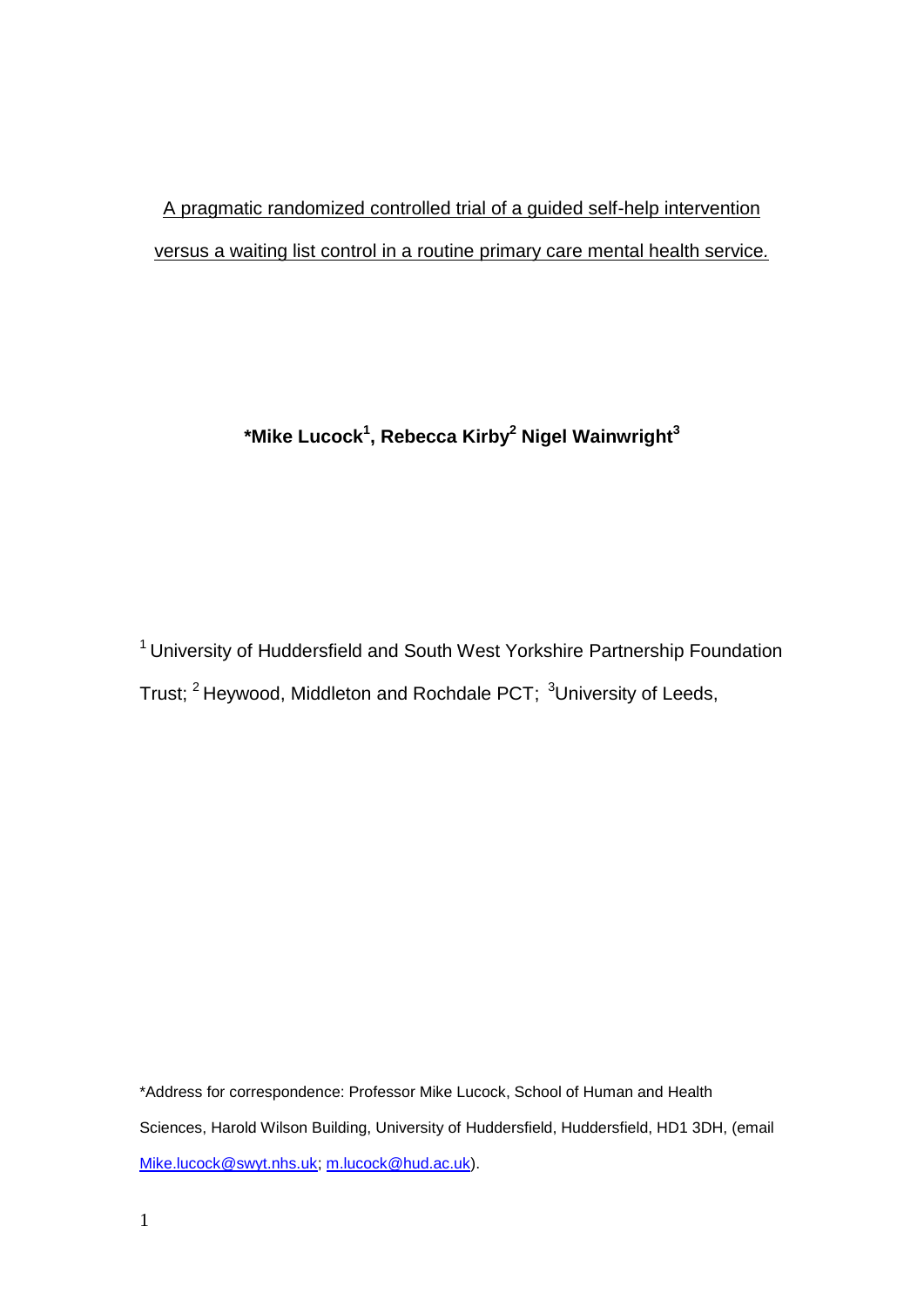#### **ABSTRACT**

**Objectives:** To evaluate the effectiveness of a two session guided self-help (GSH) intervention provided by primary care graduate mental health workers (PCGMHWs) in a primary care mental health service.

**Design:** Pragmatic randomised trial, with a wait list control design.

**Method:** Patients presenting with significant anxiety and depression problems were given one or more self-help booklets at screening and randomly allocated to an immediate (ITG) or delayed treatment group (DTG). Following this, a 2 session GSH intervention was provided by one of two PCGMHWs, with a review session to decide on the need for further intervention. The delayed treatment group began the intervention 8 weeks after the screening and the primary outcome was CORE-OM scores after 8 weeks.

**Results:** 63 patients were allocated to the ITG, 59 to the DTG. Analysis of covariance, carried out on an intention to treat basis, showed a significant treatment effect,  $F(1,98) = 15$ ,  $p < 0.001$ , and a comparison of means at 8 weeks showed a significant difference, t  $(116) = 2.1(95\% \text{ Cl: } 1.1, 5.9)$ , p = 0.042 with an effect size,  $d = 0.375$ . Taking the two groups together, CORE-OM scores for patients who completed the intervention reduced between screening and the review session by an average of 7.9 (95% CI: 6.3, 9.5), effect size of 1.2. Between screening and the review session, 47% showed a reliable and clinically significant improvement.

**Conclusions:** The study provides some support for the effectiveness of a 2 session GSH intervention and a stepped care service model.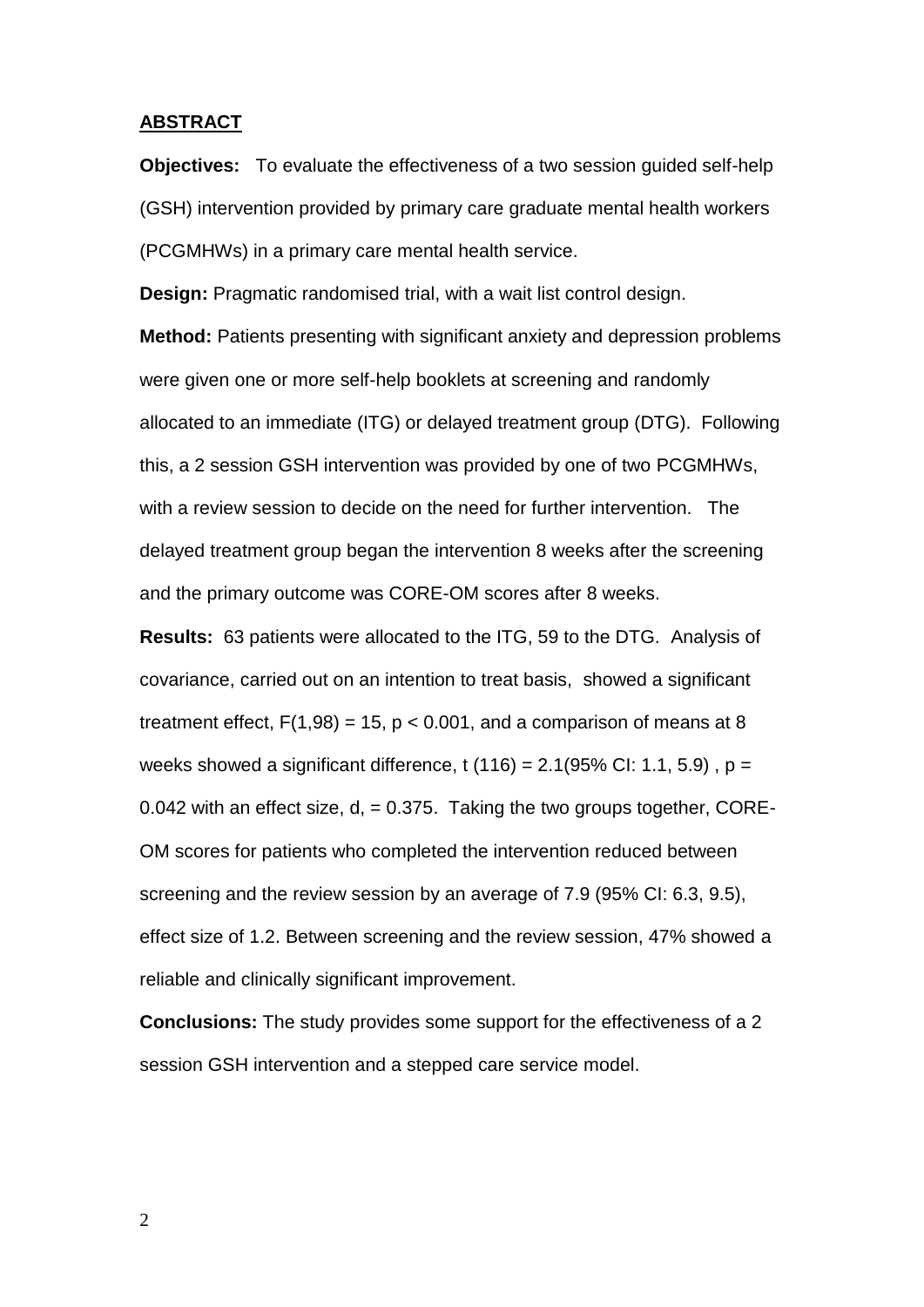## **INTRODUCTION**

In recent years there have been significant service delivery and clinical developments to address the long standing problem of poor access to psychological interventions. These include developing briefer, or minimal, interventions that can be provided by practitioners without specialised training in formal psychological therapy, sometimes called paraprofessionals. There is some evidence that paraprofessionals can be as effective as professionals in providing treatment programmes for anxiety and depression (Bright, Baker and Neimeyer, 1999; Den Boer, Wiersma, Russo and van den Bosch, 2005). In the UK, the development and provision of brief, low intensity interventions has been promoted by treatment guidelines from the National Institute for Health and Clinical Excellence (NICE) which recommends Cognitive Behavioural Therapy (CBT) based guided self-help interventions for patients with mild to moderate anxiety (NICE, 2004) and depression (NICE, 2009).

#### **Role of guided self-help in improving access to psychological therapies**

In terms of models of service delivery, NICE guidance recommends that selfhelp interventions for anxiety and depression are provided as part of a stepped care model. Stepped care involves providing the least intensive (and therefore least costly) interventions first and only if these prove to be unsuccessful should more intensive interventions be offered (Davison, 2000; Lovell and Richards, 2000). It therefore has the potential to improve services in terms of accessibility and efficiency, but the effectiveness of these low intensity interventions in routine services should be established. In the UK the provision of guided self-help and other low intensity interventions within a stepped care service model also form a key part of the new Improving Access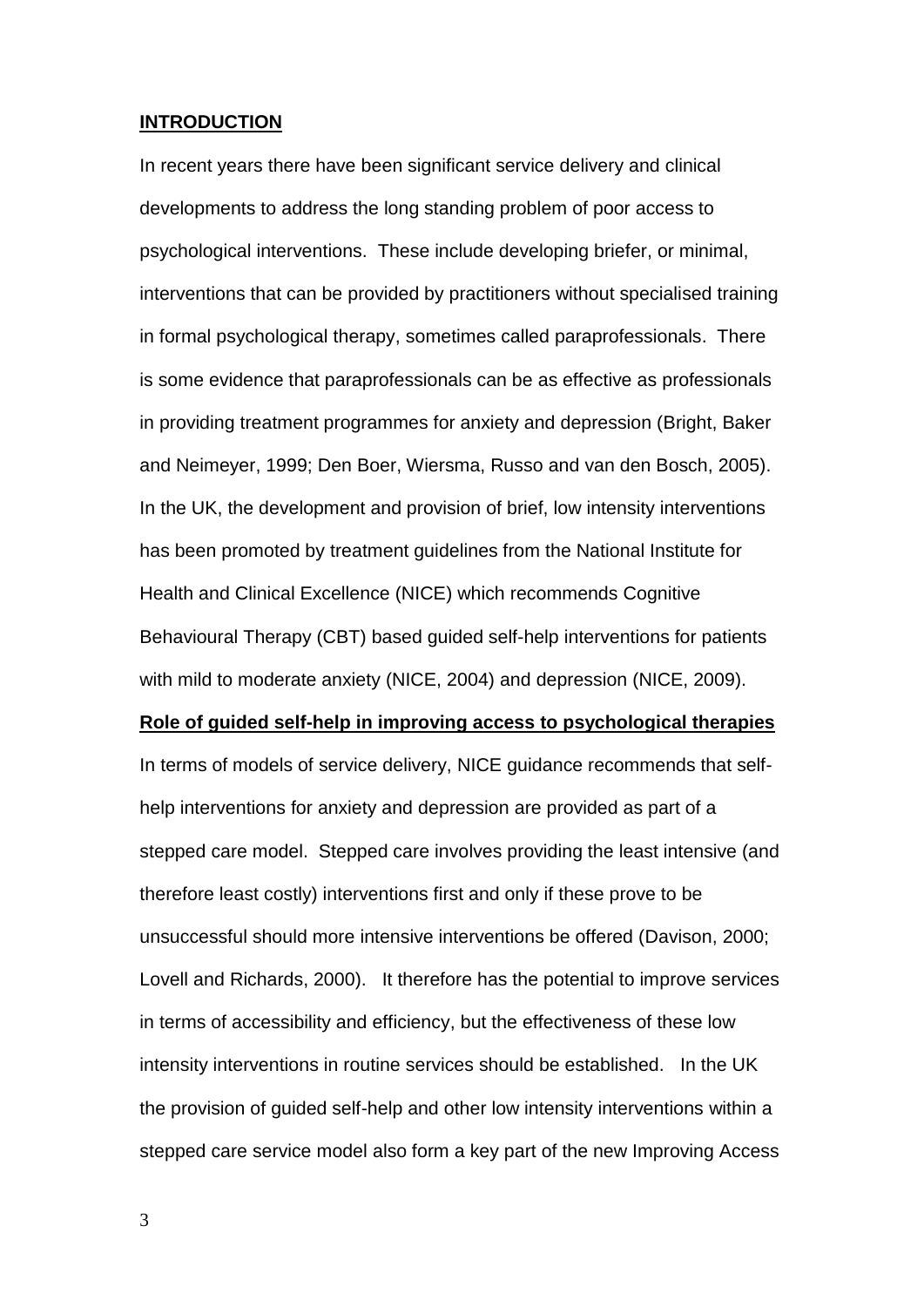to Psychological Therapies (IAPT) services, which has received significant investment (Department of Health, 2007). Low intensity interventions are provided by workers such as primary care graduate mental health workers (PCGMHWs) and Psychological Wellbeing Practitioners (PWPs). Both these roles have been developed in the UK to provide CBT based interventions such as guided self-help for patients with mild to moderate common mental health problems. They are not trained as therapists but receive training and ongoing clinical supervision to provide low intensity interventions. They therefore differ from paraprofessionals who may not have received any training or supervision. There is encouraging evidence of the effectiveness of low intensity interventions in an IAPT pilot site (Richards and Suckling, 2009), but controlled trials are required.

#### **Effectiveness of self-help interventions**

Meta-analyses support the effectiveness of self-help interventions for anxiety and depression (Bower, Richards and Lovell, 2001; Cuijpers, 1997; Gould and Clum, 1993; Marrs, 1995; Scogin, Hanson and Welsh, 2003) and a review of research into self-help approaches for mental health problems supports the effectiveness of CBT-based self-help materials for anxiety, depression, bulimia nervosa and binge eating disorder (Lewis, Anderson, Araya et al, 2003). Despite this evidence, a number of key questions remain, such as the type and amount of guidance required, effective models of provision and cost effectiveness. Also, there are still relatively few adequately powered controlled studies of guided self-help, and some controlled studies have failed to demonstrate clear benefits (e.g. Mead, Macdonald, Bower, Lovell, Richards, Roberts and Bucknall, 2005). To evaluate the effectiveness of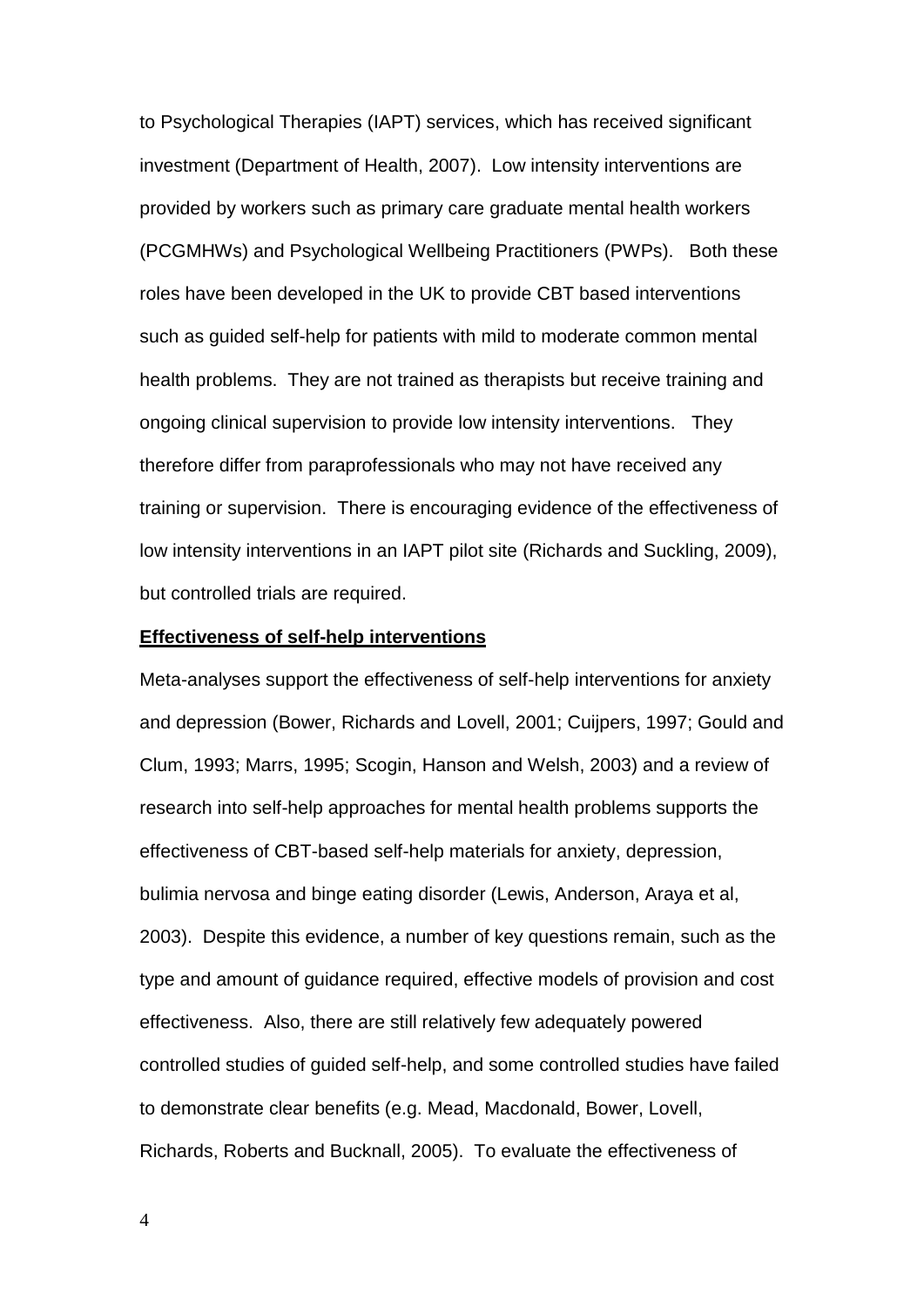guided self-help in the context of stepped care and the new IAPT services it is important to carry out controlled trials in routine services.

The importance of good quality effectiveness research in routine services to complement efficacy research has been widely advocated (e.g. Roth and Fonagy, 1997; Shadish et al 1997, Shadish, Navarro, Matt, & Phillips, 2000). In order to establish experimental control, clinical trials tend to exclude patients with co-morbidities (e.g. Westen and Morrison, 2001) and these are often the very patients seen in routine services. For example, co-morbid anxiety and depression are particularly common (Roy-Byrne, Katon, Broadhead et al, 1994) and are associated with poorer compliance with and response to treatment (Lecrubier, 1998). One way of ensuring controlled studies reflect the variety of patients seen in routine practice is with pragmatic RCTs which tend to have fewer exclusion criteria and less emphasis on diagnostic assessment (Hotopf, 2002). It is also widely acknowledged that collection of routine service outcomes can provide practice based evidence to compliment efficacy studies and support the benchmarking of services (Barkham and Margison, 2007) and is an example of clinically representative research (CRR, Shadish et al, 1997).

Consistent with this approach, the purpose of this study is to evaluate a two session model of guided self-help (GSH) for patients with mild to moderate anxiety and/or depression using a pragmatic RCT. The provision of the intervention was consistent with the stepped care model advocated in the NICE guidelines for anxiety and depression (NICE, 2004, 2009). The provision of self-help material (without guidance) was compared with an enhanced condition where 2 sessions of guidance was provided. Further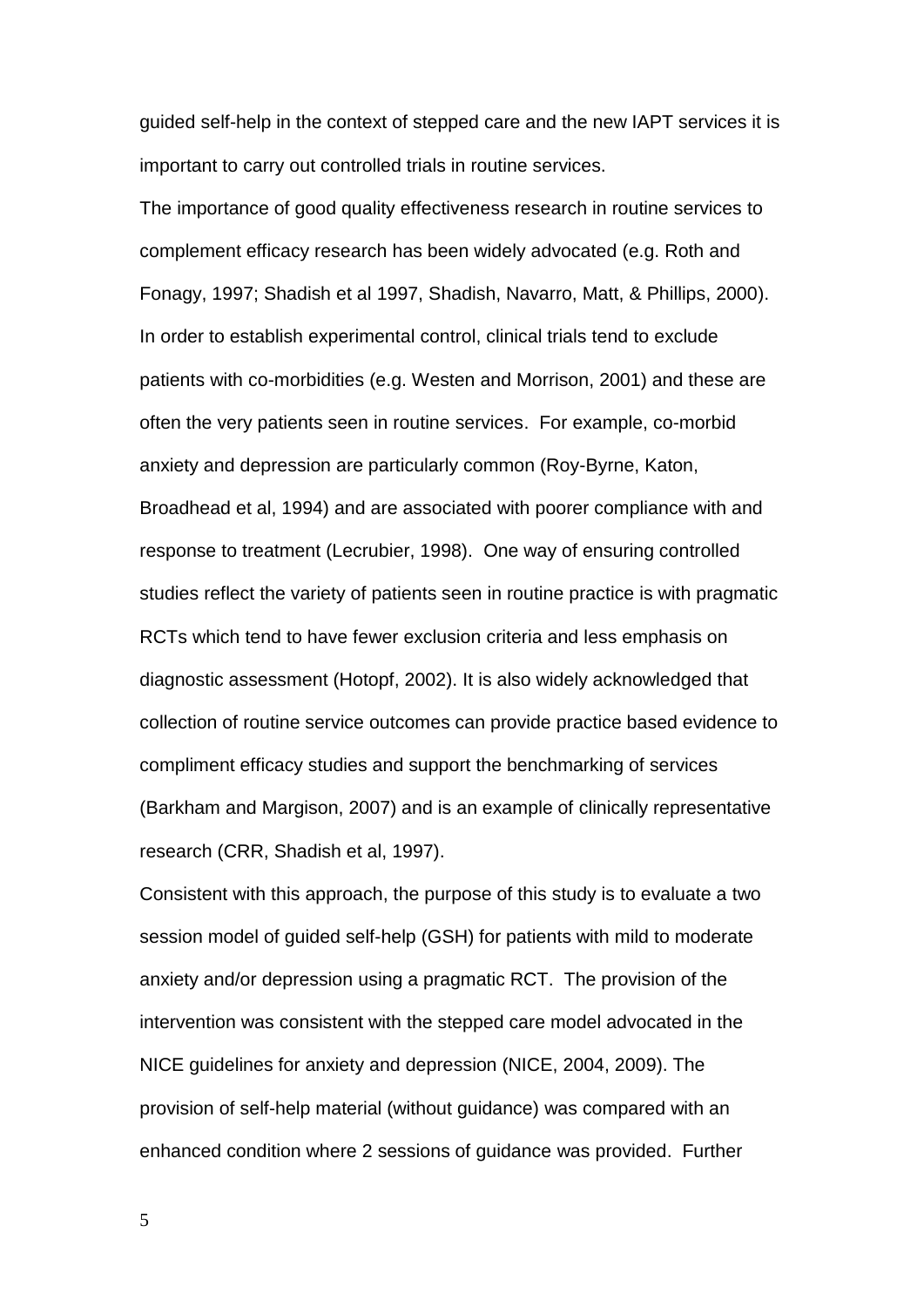practice based evidence is provided on routinely collected outcomes for patients who were not part of the trial.

#### **METHOD**

## **Design**

The study used a pragmatic randomised controlled trial (RCT) design, with a wait list control group to ensure all participants received the intervention. One group received the two session intervention within eight weeks following the initial screening by the service. The delayed intervention comparison group received the same intervention after a delay of eight weeks after the initial screening. The primary outcome was CORE-OM scores at 8 weeks after the first screening session.

## **Setting**

The research was carried out within a primary care mental health team in West Yorkshire, UK. This locality has a population of approximately 320,000 and is made up of a small city and towns based around former mining communities. The proportion of BME population is relatively small. The service received approximately 3000 referrals per year, mainly from General Practitioners. Referred patients were seen for an initial screening assessment, usually within two weeks of the referral, and sign-posted to various local services and therapy options, one of which was guided self-help.

#### **Procedure**

At the screening assessment, carried out by an experienced mental health professional, appropriate patients were given one or more self help booklets developed by the Northumberland Tyne and Wear NHS Trust (available at http://www.ntw.nhs.uk/pic/leaflet.php?s=selfhelp). Those patients fitting the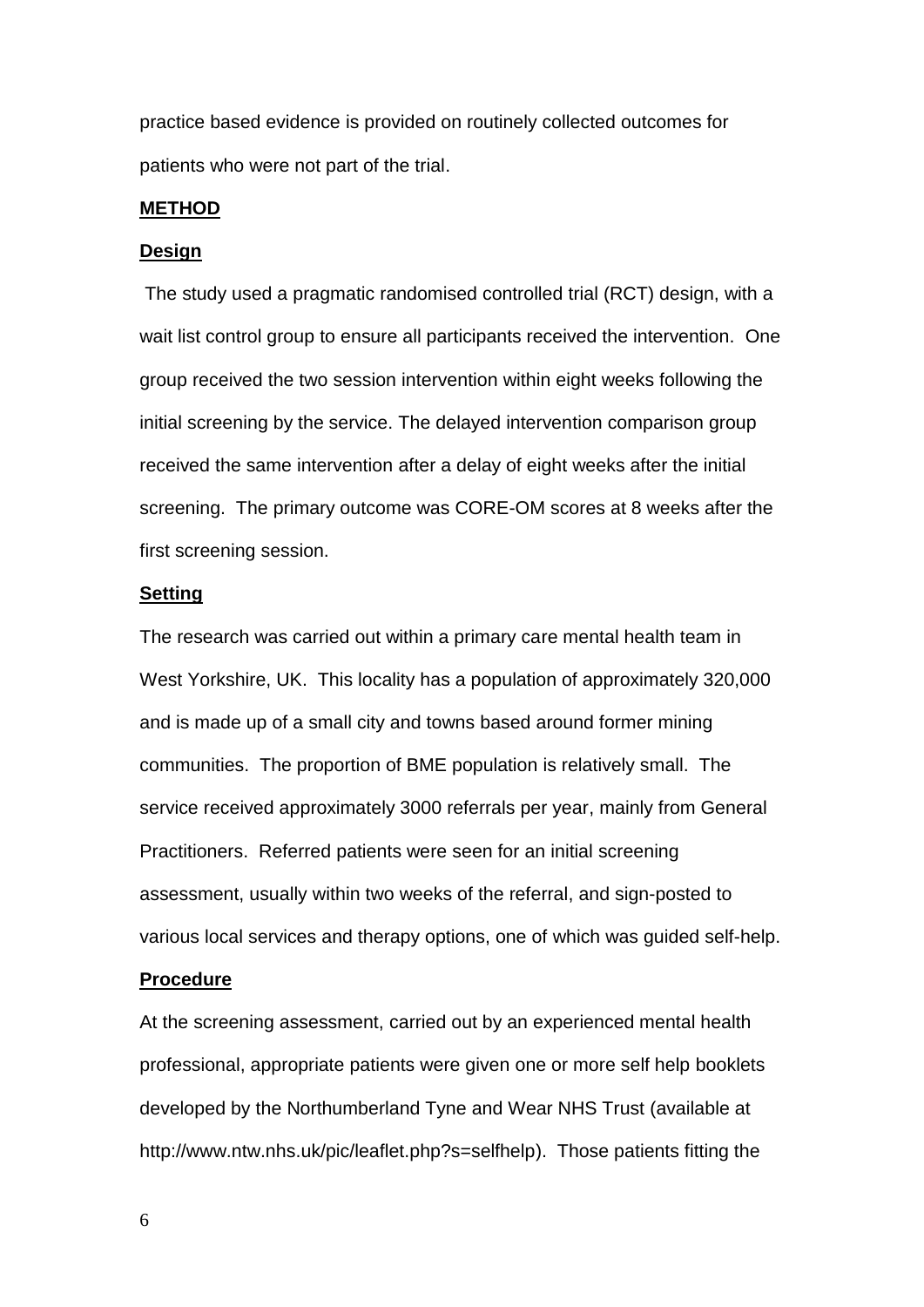inclusion criteria were referred for the GSH intervention and given an information sheet and consent form regarding the research. Those opting into the intervention and the research were randomly assigned to either an immediate or delayed treatment control condition using a random allocation computer programme. This was carried out by a researcher independent of the service and concealed from those deciding on eligibility for the study (those clinicians carrying out screening assessments).

The ITG were seen for the first GSH session within 3 weeks of the screening, the DTG 8 weeks after screening. Those not opting into the research still received the GSH intervention. Figure 1 shows the flow of patients through the study. Outcome measures were completed on 5 occasions: at initial screening, at each of the 2 guided self-help sessions, at the review session, and by post at 3 months follow up. At the review session a decision was made about whether the patient could be discharged, whether they should receive more GSH sessions or whether they should be referred to another service for intervention.

------------------------------------Figure 1 about here -------------------------------

#### **Inclusion criteria**

Following referral to the service, patients were assessed for suitability for the intervention by an experienced mental health professional in the team. The team was set up to receive referrals for mild to moderate mental health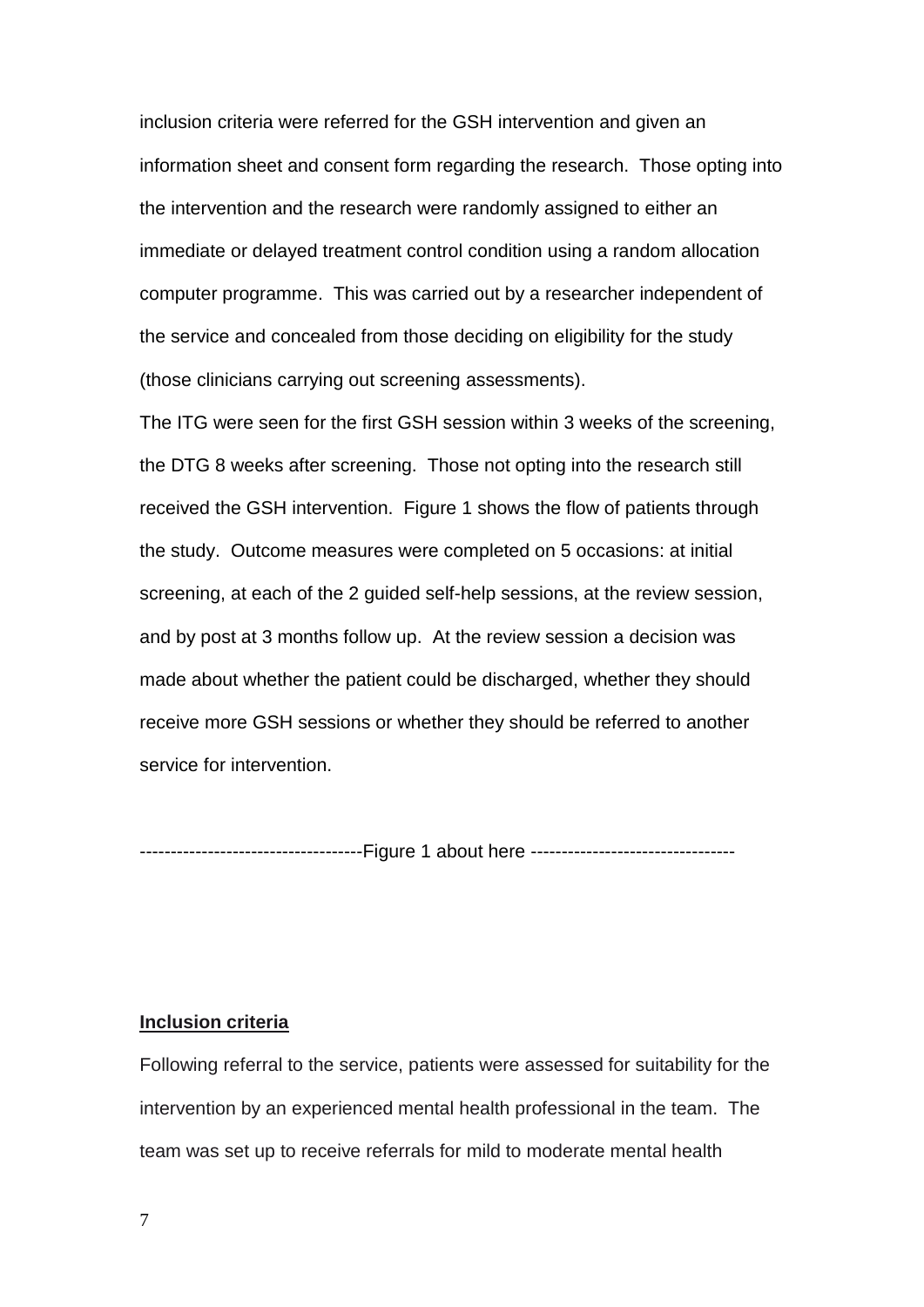problems, with more severe problems being referred directly to Community Mental Health teams or Psychological Therapies Services. Assessors were given inclusion and exclusion criteria which included positive indicators of suitability for a guided self help intervention. Inclusion criteria were presenting with anxiety and/or depression as a main presenting problem and with an onset within the last year, reasonable literacy skills, English as a first language, motivation for some self-directed change and identification of problems and goals to work on. Patients were excluded if they were experiencing obsessive compulsive disorder, post traumatic stress disorder or substance misuse as the main presenting problem, because the intervention was not considered appropriate to address these problems. Patients with psychosis and those who were actively suicidal were also excluded. These decisions were made within the screening assessment and no formal diagnostic assessments were carried out, reflecting routine practice.

#### **Measures**

The 34 item Clinical Outcomes in Routine Evaluation (CORE-OM: Evans, Connell, Barkham, Margison, Mellor-Clark, McGrath and Audin, 2002) was used as the outcome measure in this study. It was being used routinely within the service so its use reduced the impact of the study on the routine service provision. The CORE-OM is a self report measure of global psychological distress, and includes items reflecting subjective well-being, problems or symptoms, life/social functioning and risk to self and others. All items are rated on a 0 to 4 point scale indicating degree of agreement with the statements. Scores were calculated by multiplying the average item scores by 10, giving a scoring range of 0 to 40. The clinical cut off for caseness is 10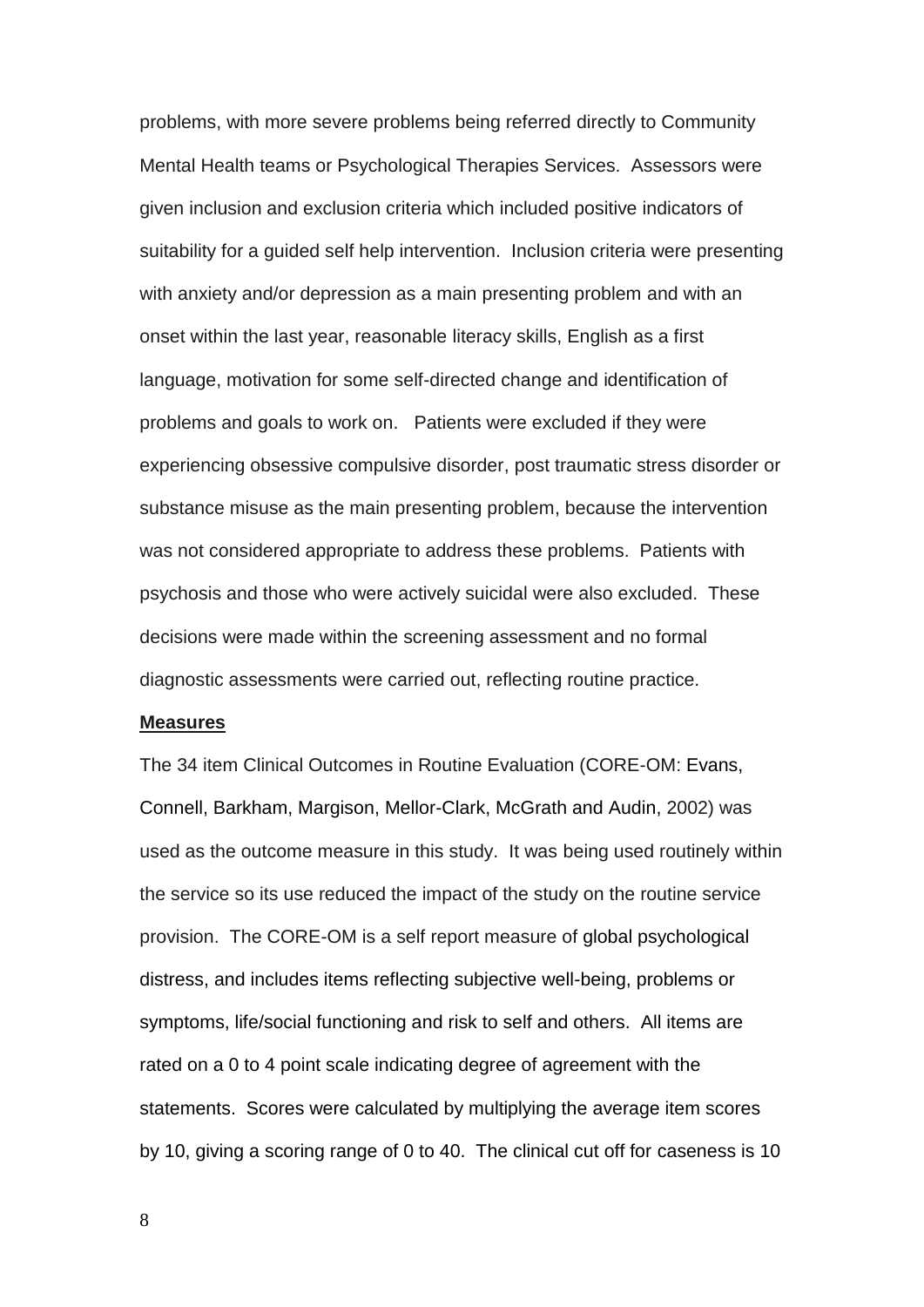and above, with severity cut offs of 15 for moderate, 20 for moderately severe and 25 for severe. A 5 point change represents a statistically reliable change (Barkham, Stiles, Connell et al 2008).

#### **The intervention**

The guided self-help intervention was provided by two primary care graduate mental health workers (PCGMHWs). These were both psychology graduates and had completed a post graduate certificate in primary care mental health, which included training in CBT based guided self-help. They were supervised by an accredited cognitive behavioural therapist. At the initial screening patients were given one or more self-help booklets and the patients were asked to bring this material to their first GSH session. The most frequently provided booklets were 'Depression' (27), 'Depression and Low Mood' (48), 'Panic' (42) and 'Stress and Anxiety' (78). The guided self-help intervention involved two 60 minute sessions with the GPCMHW and a thirty minute follow up session. All sessions were face to face. The first session involved a discussion of the problems the patient had been experiencing and agreement of goals the patient would like to achieve. The GPCMHW then worked through the self-help material with the patient to identify helpful techniques that may enable the patient to achieve one or more of their goals. The second meeting was three weeks after the first and involved a review of the techniques and a discussion around how these could be refined to bring the patient closer to achieving their goals. The patient was offered a third appointment two weeks later to review progress and decide if a further more intensive intervention was required.

#### **Sample size calculation**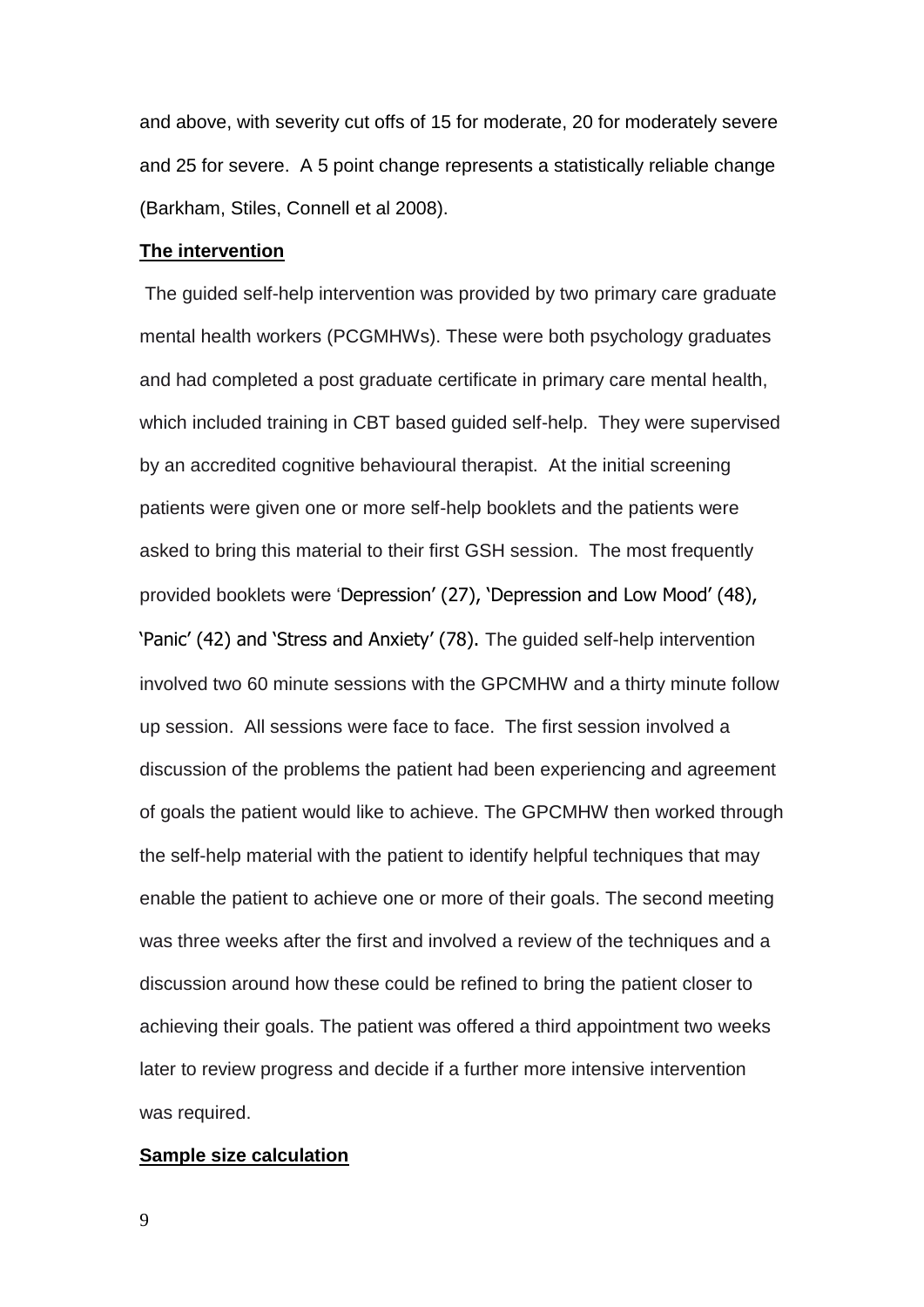The sample size target was 64 per group. This was based on the sample required to detect a medium effect size between the two groups at a statistical significance of 0.05 and 80% power (Cohen, 1992). An alternative sample size calculation was also conducted, based on the detection of a reliable change of 5 points on the CORE-OM (Barkham et al, 2008) between the two groups after 8 weeks. Assuming a standard deviation of 6.5, based on previous studies with similar populations (Barkham et al, 2008), a standardized difference of 0.77 was calculated. Using the nomogram provided by Altman (1982), the total sample size required to detect this standardized difference with 80% power using a cut off for statistical significance of 0.05 is approximately 52, 26 in each group. Although the sample size of 64 per group was considered realistic, it was not achieved because recruitment to the study ended prematurely due to both the PCGMHWs leaving their posts.

# **Analysis**

The primary outcome measure was CORE-OM scores at 8 weeks. Analysis was carried out on an intention to treat basis, using last observation carried forward (LOCF). Comparisons between the immediate treatment and delayed group at 8 weeks were based on analysis of covariance, with CORE-OM scores at screening as covariates. Pre and post intervention CORE-OM scores were compared using t tests.

Figure 1 shows the numbers attending each session and the data available for each group at each stage.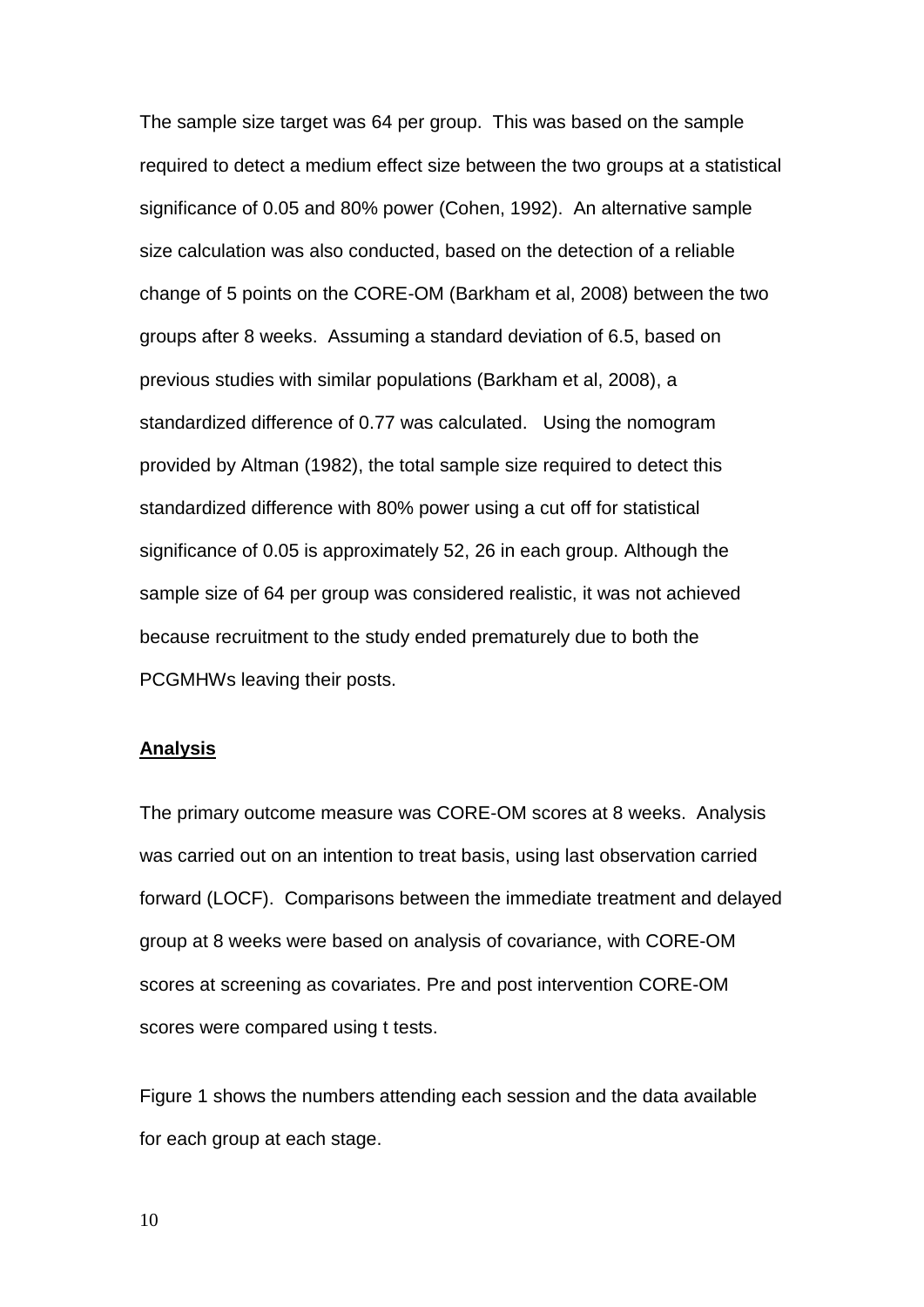# **Ethical approval and funding**.

The study was given approval by the local NHS ethics committee and by the NHS Trust providing the service. The study was not supported by an external research grant.

# **RESULTS**

# **Pre treatment characteristics**.

Comparing those included in the study (n=122) and those excluded, due to not opting into the intervention (n=55) or the research (n=87), there were no significant differences in age (37.8 for the included group vs 38.6 for those excluded,  $t(251) = 0.46$ ,  $p = 0.64$ ), gender (62% female vs 69% female, Chisquare  $= 2.7$ , df  $= 2$ ,  $p = 0.44$ ), CORE-OM scores at screening (included group mean 18.6, sd =  $6.4$  vs excluded group mean 18.3, sd =  $7.9$ , t (187) =  $0.18$ ,  $p = 0.86$ ).

For the patients who were included in the study, CORE-OM clinical scores at screening indicated 92% of patients were above the cut off for caseness (10) and 16% were above the severe cut off (25). Table 1 shows the baseline characteristics of the two groups. This includes the main presenting problems and the frequency of self-help booklets provided which is a proxy for presenting problems. The table shows there were no significant differences between the ITG and DTG in age, gender, CORE-OM scores at screening. It also shows similar numbers of main presenting problems and self-help booklets provided.

------------------------------- Table 1 in here ---------------------------------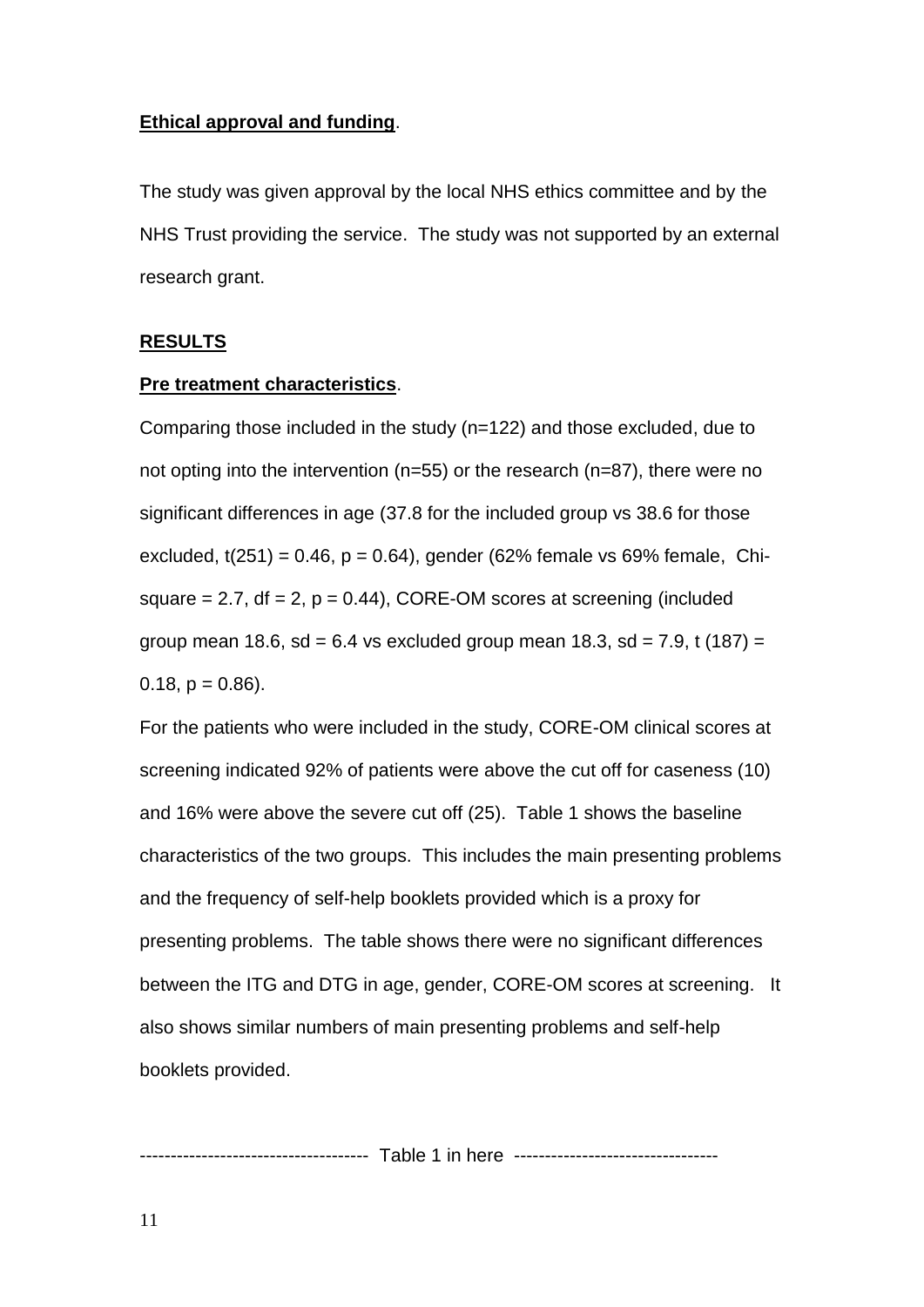# **Adherence and patient flow**

Figure 1 shows the flow of patients through the study and the rates of attrition. In total, 17 patients dropped out after screening (7 in the ITG and 10 in the DTG), so did not attend the first GSH session despite opting into the intervention and the research. A further 20 patients dropped out after the first GSH session (11 in the ITG and 9 in the DTG), and 15 dropped out after the second GSH session (9 in the ITG and 6 in the DTG). As a consequence of this, at 8 weeks, primary outcome measures were available on 34/59 for the ITG and 49/59 for the DTG. Figure 1 also shows that CORE-OM assessments were not always completed even when patients attended sessions.

# **Clinical outcomes**

Table 2 shows the CORE-OM scores (with last observations carried forward for missing data) for the two groups at screening and 8 weeks.

----------------------------- Table 2 in here ------------------------------------

For the primary outcome measure, CORE-OM scores after 8 weeks, Analysis of Covariance, on an intention to treat basis with CORE-OM scores at screening as the covariate, showed a significant treatment effect,  $F(1, 98) =$ 15.0, p < 0.001. A comparison of means showed a significant difference, t  $(116) = 2.1$  (95% CI: 1.1, 5.9),  $p = 0.042$ , with an effect size, Cohen's d = 0.375.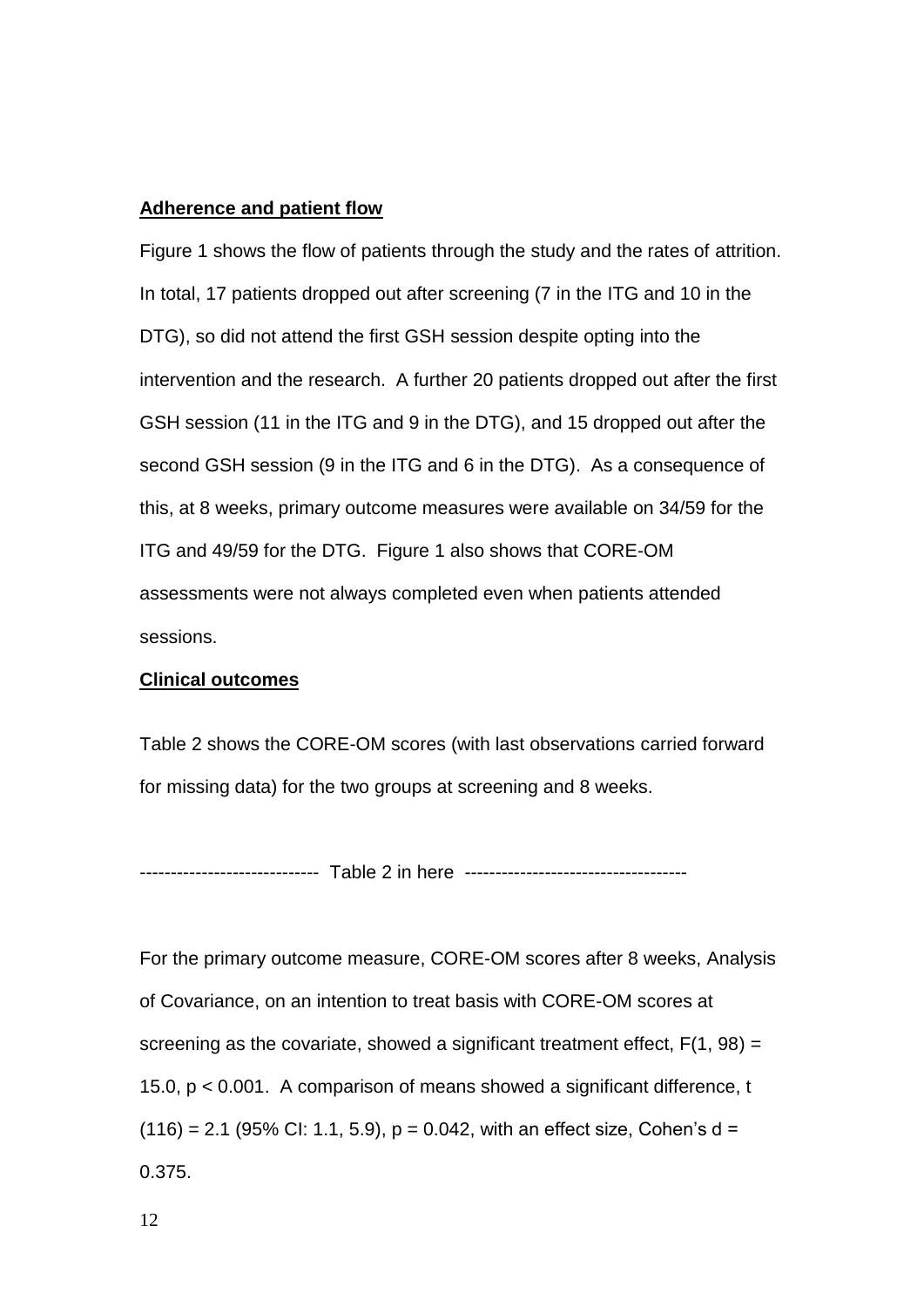For all patients who completed the intervention, there was a reduction in mean scores of 7.9 (95% CI: 6.3, 9.5), effect size of 1.2, between screening and the GSH review session. Taking the two groups separately, there was a reduction in mean scores between screening and the review session of 8.0 (95% CI: 5.7, 10.3) for the ITG and of 7.8 (95% CI: 5.3, 10.2) for the DTG. There were significant reductions in CORE-OM scores between the screening and the first guided self help session for the two groups combined,  $t(87) =$ 5.6,  $p < 0.001$  and for both groups separately: ITG, t (46) = 3.8,  $p < 0.001$ ; DTG, t  $(40) = 4.1$ , p < 0.001.

For all patients, there was no significant change between GSH review session and 3 month follow up on the limited data available, t  $(25) = 0.27$ ,  $p = 0.79$ .

# **Reliable and clinically significant change**

Comparing CORE-OM scores at screening and the review session, 28 of 59 patients (47%) showed reliable and clinically significant improvement (RCSI), moving from above to below the cut off of 10 for caseness and showing improvements of 5 or more points. Just one patient, in the ITG, had a reliable deterioration of more than 5 points on the CORE-OM.

# **Service outcomes after the GSH intervention**

Data on the need for further intervention was available on 81 of the patients. Of these, 34 (42%) were discharged after the 3 GSH sessions, 10 were given one further session, 4 given two further sessions, and 7 given four to nine further sessions. Therefore of the 81, 64 (79%) were discharged after 3 to 12 GSH sessions. Of the remaining patients, 12 (15%) were referred for further formal psychological therapy and 2 returned to the practitioner who carried out the screening for further support/monitoring.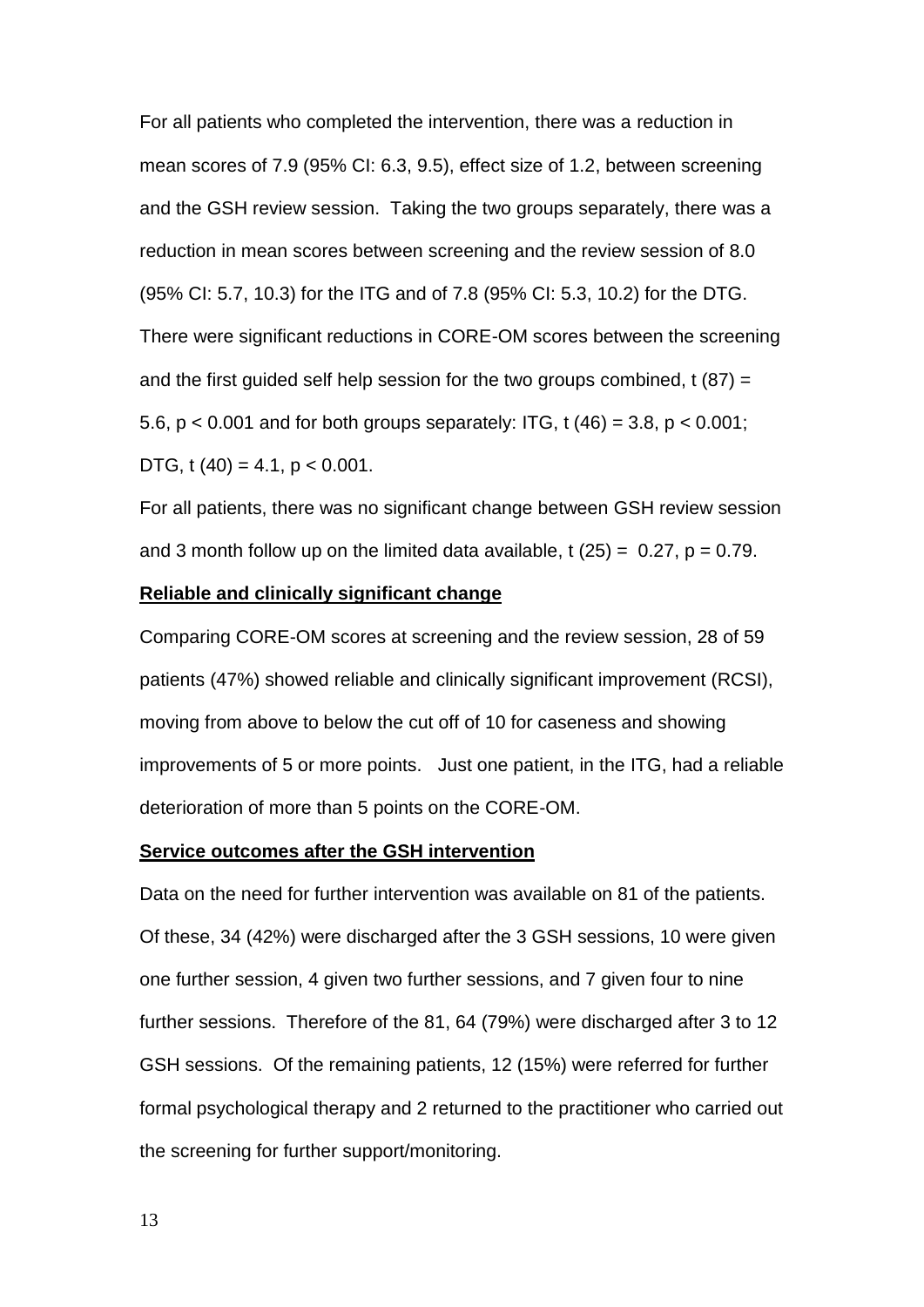#### **Practice based evidence on patients not included in the trial**

As the CORE-OM was routinely used as an outcome measure within the service, outcome data was available for some patients who received the intervention but did not opt into the RCT. This data is presented to compare outcomes of patients included in the RCT with that of routinely collected practice based evidence (Barkham and Margison, 2007) from patients receiving the same intervention from the same practitioners. For 25 patients with CORE-OM data at screening and the GSH review session, there was a reduction in mean scores of 7.2 (95% CI: 3.9, 10.5), effect size of  $d = 0.9$ , and 10 of 25 patients (40%) showed RCSI, moving from above to below the cut off of 10 for caseness and showing improvements of 5 or more points. No patients showed a reliable deterioration of 5 or more points.

# **DISCUSSION**

This study lends support to the effectiveness of a two session guided self-help intervention provided by PCGMHWs. However, a number of issues should be acknowledged to put these findings into context. Using intention to treat analysis, a medium effect size (Cohen, 1988) of 0.375 was found on the main outcome measure at eight weeks but this may have been an under-estimate of the effect of the intervention because in the last observation carried forward method pre intervention scores were carried forward as post intervention scores. The effect size compares to average treatment effects of 0.41 in a meta-analysis of six trials of pure self-help in primary care settings (Bower, Richards and Lovell, 2001) and a meta analysis of bibliotherapy for anxiety and depression suggested effect sizes of 0.84 (Den Boer et al, 2004).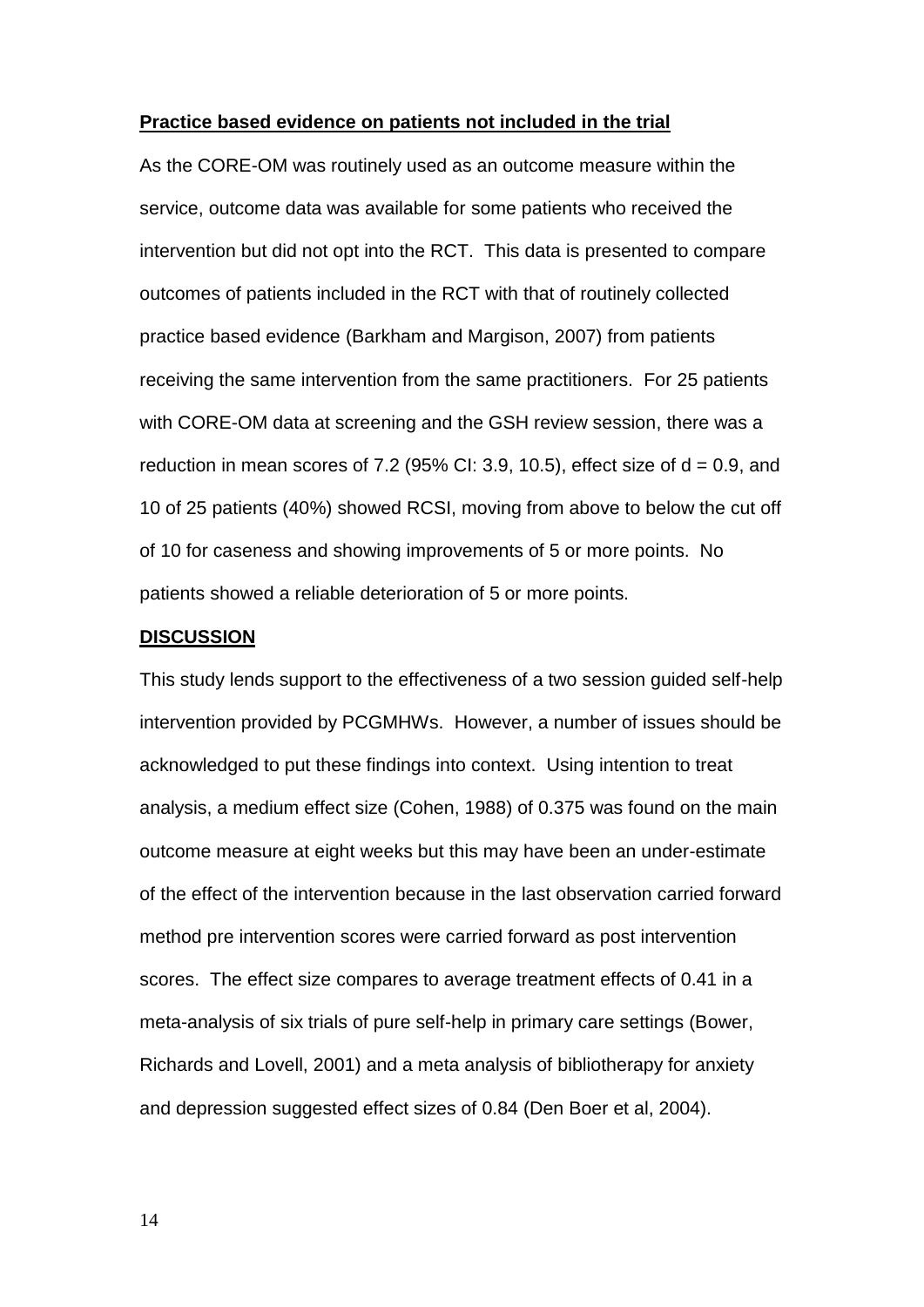There was a significant improvement between screening and the first GSH session for both groups. This could have been due to the fact that patients were improving without any intervention or could have been due to benefits of having been given self-help information at the screening session. The impression of the GPCMHWs was that very few patients had looked at the self-help materials prior to the first GSH session, suggesting the provision of the self-help materials alone was not effective. In any case, the improvement prior to the first GSH session reinforces the importance of controlled studies in routine services to separate out treatment effects.

For those patients who completed the intervention, there was an effect size of 1.2 between screening and the GSH review session but clearly not all this effect can be attributed to the GSH sessions. The study used a relatively short intervention and it is possible that the effect size would have been larger with an intervention using more sessions, perhaps of a shorter duration. This is supported by Richards and Suckling (2009) who report effect sizes of 1.38 for depression (measured by the PHQ-9, Patient Health Questionnaire) and 1.41 for anxiety (measured by the GAD-7, Generalised Anxiety Disorder Assessment) in an IAPT demonstration site, with the length of interventions averaging 5.15 sessions over a mean time of 2h and 45 minutes. This pragmatic RCT provides information on outcomes in a real-world clinical setting but with some experimental control, including random allocation. It therefore represents a balance between internal and external validly. In terms of internal validity, both groups were similar on those baseline characteristics measured but the pragmatic nature of the study meant that no formal diagnostic assessments were carried out and relatively broad inclusion criteria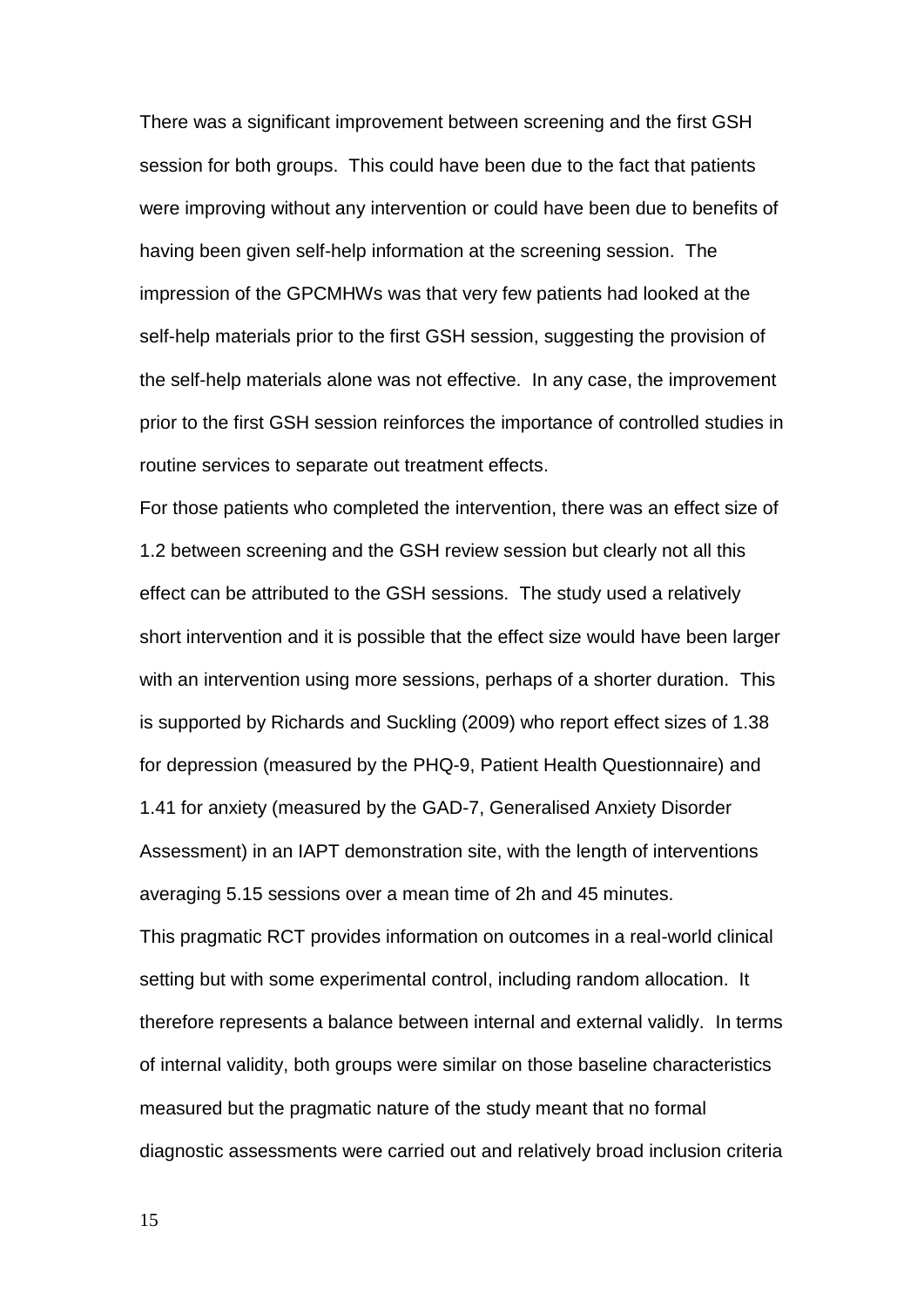were used. Despite similarities between the two groups in terms of frequency of presenting problems and the type of self-help booklets given at screening, it is possible that the two groups were not matched in terms of diagnosis. The most significant limitation of the study was the rate of attrition. This reflected the realities of routine practice but a consequence was that at the primary outcome point, data was available for 54% of the ITG and 83% for the DTG. Another limitation of this study was the incomplete follow up clinical outcome data which means no clear conclusions can be drawn on longer term effectiveness of the intervention.

In addition to the group comparison, the study presents further data worthy of consideration and which relates to the outcomes observed in this real world service setting. Firstly, the outcomes for the two groups in the RCT were similar, with both achieving similar reductions in mean scores between screening and the review session. This suggests the wait for the delayed group did not adversely affect the outcome. Secondly, data was presented on the outcomes of 25 patients who did not opt into the RCT but who did complete the CORE-OM as part of routine outcome monitoring. These patients showed an effect size of 0.9, lower than the 1.2 for the patients in the RCT. There was also a slightly lower proportion of patients who showed a RCSI (40% vs 47%). This suggests some attenuation of outcomes in patients in the routine service compared to those included in the RCT. Such attenuation of practice based studies compared to efficacy studies has been found in terms of effect sizes but practice based studies tend to do as well as efficacy studies in terms of RCSI rates (Cahill, Barkham & Stiles, in press). In this study the difference was unlikely to be due to any differences in the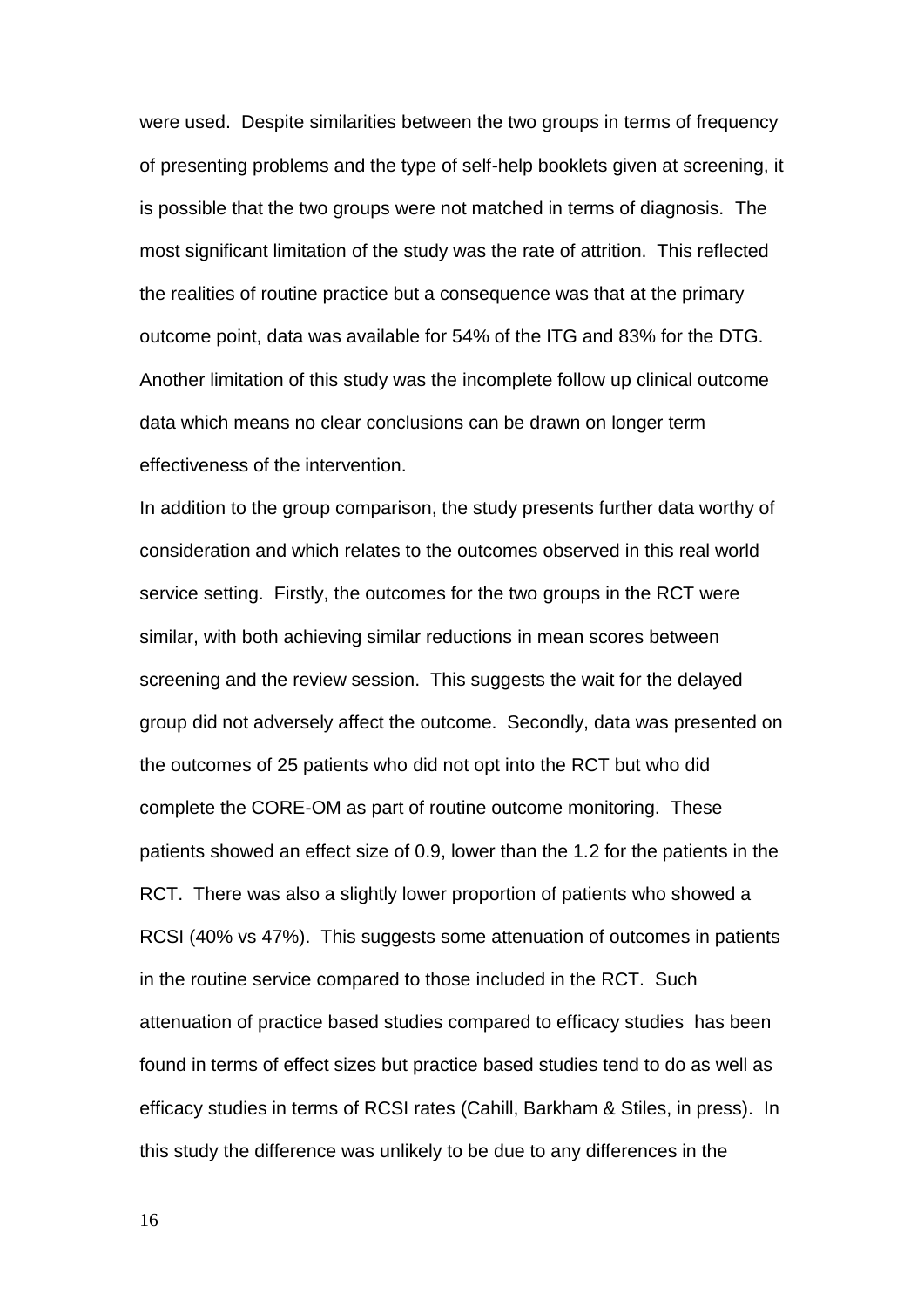intervention which was provided by the same practitioners, although this cannot be ruled out as the practitioners were aware of the research status of the patients. It is also possible that patients opting for the research were on average more motivated to engage in self-help but this is only speculation. Data was available on service outcomes with 42% of patients being discharged after the two session GSH intervention, a further 37% discharged after further GSH interventions provided by the GPCMHW and just 15% being referred on to formal psychological therapy, mainly CBT, considered a high intensity intervention in the UK IAPT service model. This suggests GSH, a low intensity intervention provided by GPCMHWs without training in formal psychological therapy, was considered to be sufficient for most patients. It therefore supports the stepped care service model.

Finally, in considering how this study fits into the wider evidence base for guided self-help, it is important to recognize that there will be many factors influencing the effectiveness of self-help interventions. These may include the service context, referral process, problem severity and type, type of self-help materials used, the training and competence of the facilitator, number, length and structure of sessions etc. It is difficult to identify moderators of effective self-help interventions using meta-analytic approaches (Gellatly, Bower, Hennessy, Richards, Gilbody and Lovell, 2007), so it is important to complement efficacy studies with effectiveness studies in routine services, such as this one, to investigate the effectiveness of the interventions in the particular clinical setting in which it is provided.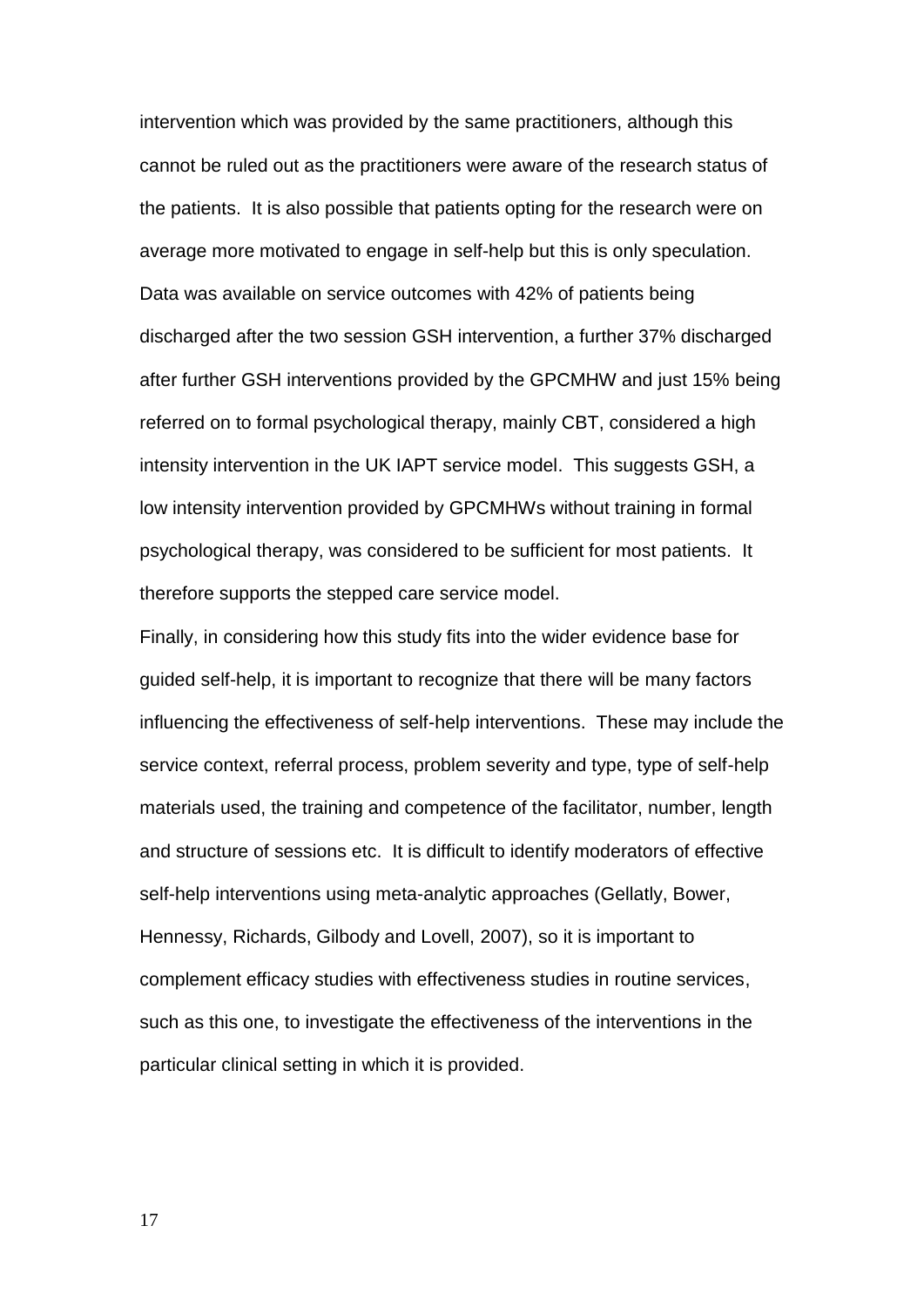## **REFERENCES**

Altman DG. (1982). How large a sample? In: Gore SM, Altman DG, editor. *Statistics in Practice.* London, UK: British Medical Association.

Barkham. M., Stiles, W.B., Connell, J., Twigg, E., Leach, C., Lucock, M., Mellor-Clark, J., Bower, P., King, M., Shapiro, D.A., Hardy, G.E., Greenberg; Angus, L. (2008). (2008). Effects of psychological therapies in randomised trials and practice-based studies" *British Journal of Clinical Psychology* , 47(4), 397-415

- Barkham, M., & Margison, F. (2007). Practice-based evidence as a complement to evidence-based practice: From dichotomy to chiasmus. In C. Freeman & M. Power (Eds.), *Handbook of Evidence-Based Psychotherapies: A Guide for Research and Practice.* (pp. 443-476). Chichester: Wiley.
- Bower, P., Richards, D, & Lovell, K. (2001). The clinical and cost effectiveness of self-help treatments for anxiety and depressive disorders in primary care: a systematic review. *British Journal of General Practice*, 186, 838-845.
- Bright, J.I., Baker, K.D., & Neimeyer, R.A. (1999). Professional and paraprofessional group treatments for depression a comparison of cognitive behavioral and mutual support interventions. *Journal of Consulting and Clinical Psychology*, 67, (4), 491-501.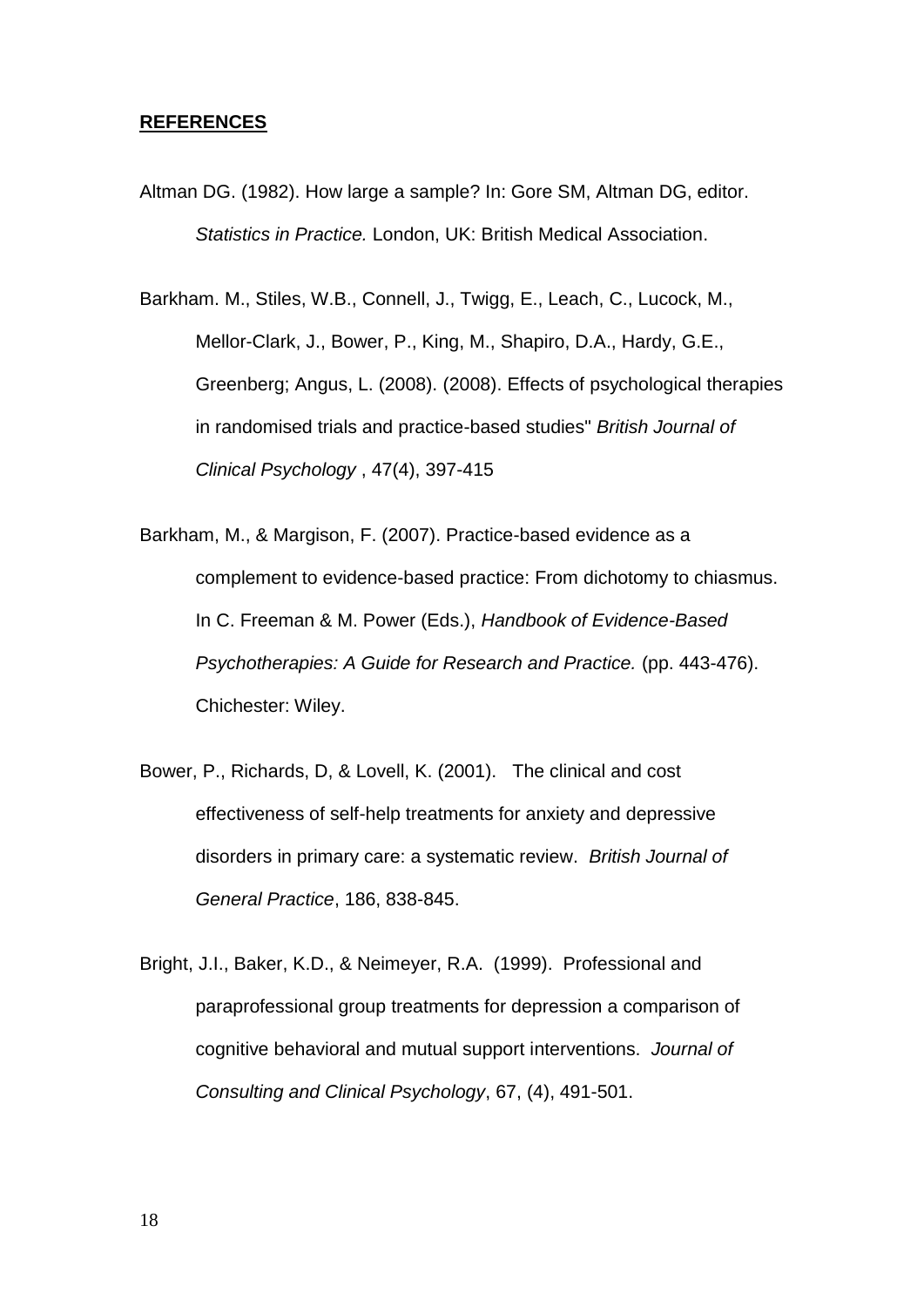Cahill, J., Barkham, M., & Stiles, W.B. (in press). Systematic review of practice-based research on psychological therapies in routine clinic settings. *British Journal of Clinical Psychology*.

Cohen, J. (1992). A power primer. *Psychological Bulletin*, 112, 155-159.

- Cuijpers, P. (1997) Bibliotherapy in unipolar depression: a meta-analysis. *Journal of Behavioral Therapy and Experimental Psychiatry; 28***,** 39- 147.
- Davison, G. (2000) Stepped care: Doing more for less? *Journal of Consulting and Clinical Psychology*, 68, 580-585.
- Den Boer, P., Wiersma, D. & Van Den Bosch, R. (2004). Why is self-help neglected in the treatment of emotional disorders? A meta-analysis. *Psychological Medicine*, *34*, 959-971.
- Den Boer P., Wiersma, D., Russo, S., van den Bosch, R.J. (2005) Paraprofessionals for anxiety and depressive disorders. Cochrane Database of Systematic Reviews. 2005(2):CD004688.
- Department of Health (2007). Press release: Johnson announces £170 million boost to mental health therapies. Wednesday 10<sup>th</sup> October 2007.
- Evans, C., Connell, J., Barkham, M., Margison, F., Mellor-Clark, J., McGrath, G., & Audin, K. (2002). Towards a standardised brief outcome measure: Psychometric properties and utility of the CORE-OM. *British Journal of Psychiatry, 180,* 51–60.
- Gellatly, J., Bower, P., Hennessy, S., Richards, D., Gilbody, S., Lovell, K. (2007). What makes self-help interventions effective in the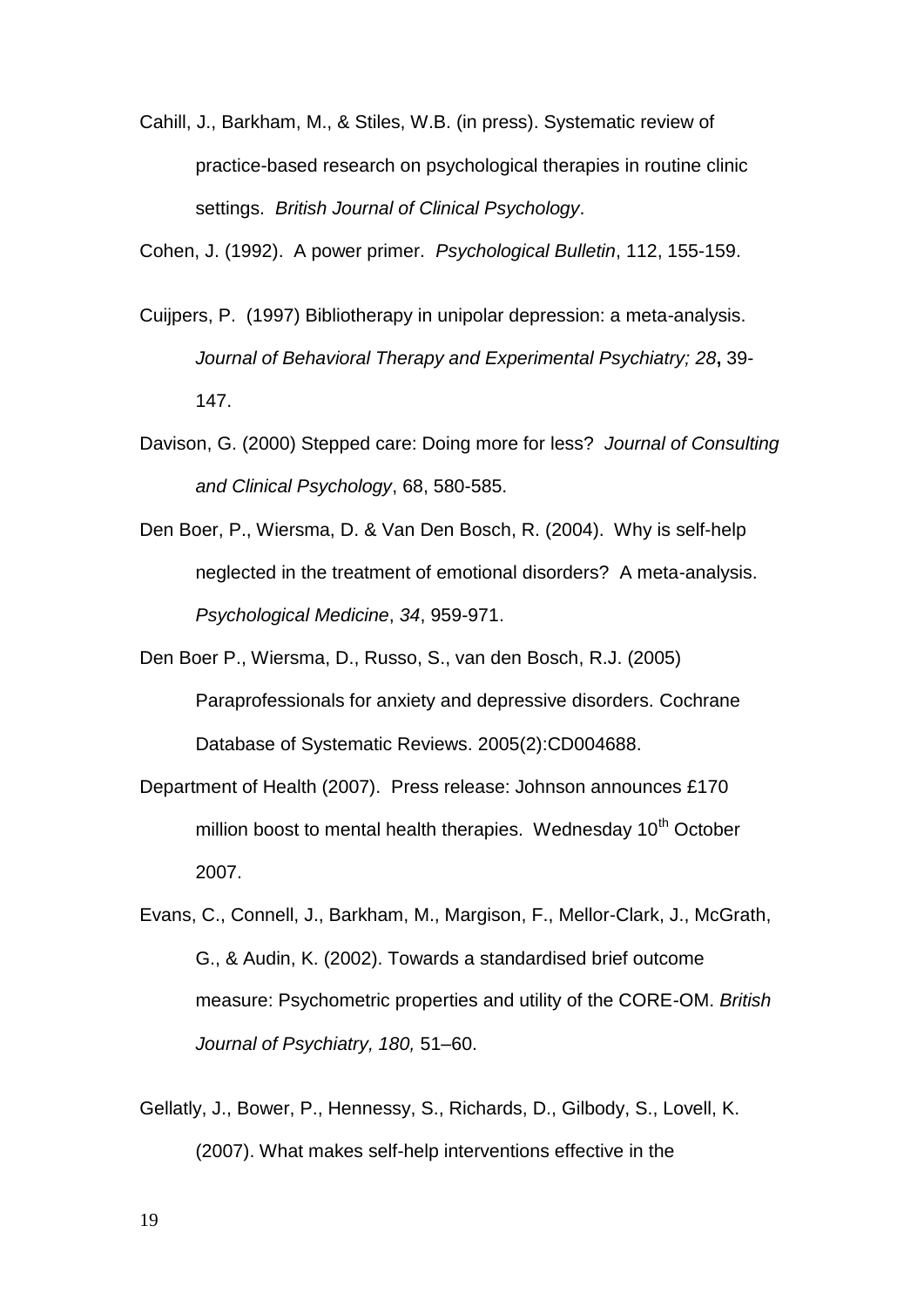management of depressive symptoms? Meta-analysis and metaregression. *Psychological Medicine*, 37 (09), 1217-1228.

- Gould, R..A., & Clum, G..A. (1993) A meta-analysis of self-help treatment approaches*. Clinical Psychology Review*, *13*,169-186.
- Hotopf, M. (2002) The pragmatic randomized controlled trial. *Advances in Psychiatric Treatment*, 8, 326-333.
- Lecrubier, Y. (1998). The impact of comorbidity on the treatment of panic disorder. *Journal Clinical Psychiatry*, 59(suppl 8), 11-14.
- Lewis G, Anderson L, Araya R et al. (2003). Self-help Interventions for Mental Health Problems. Report to the Department of Health R&D Programme. London: Department of Health and National Institute for Mental Health in England, 2003. Available at: [http://www.dh.gov.uk/en/Publicationsandstatistics/Publications/Publicati](http://www.dh.gov.uk/en/Publicationsandstatistics/Publications/PublicationsPolicyAndGuidance/DH_4125793) [onsPolicyAndGuidance/DH\\_4125793](http://www.dh.gov.uk/en/Publicationsandstatistics/Publications/PublicationsPolicyAndGuidance/DH_4125793) (accessed 1 January 2010).
- Lovell, K., & Richards, D. (2000) Multiple Access Points and Levels of Entry (MAPLE): Ensuring Choice, Accessibility and Equity for CBT Services. *Behaviour & Cognitive Psychotherapy*, *28*, 379-391.
- Marrs, R. W. (1995) A meta-analysis of bibliotherapy studies. *American Journal of Community Psychology* , *23(6),* 843-870.
- Mead, N., Macdonald, W., Bower, P., Lovell, K., Richards, D.A., Roberts, C. & Bucknall, A. (2005). The Clinical Effectiveness of Guided Self-Help Versus Waiting List Control in the Management of Anxiety and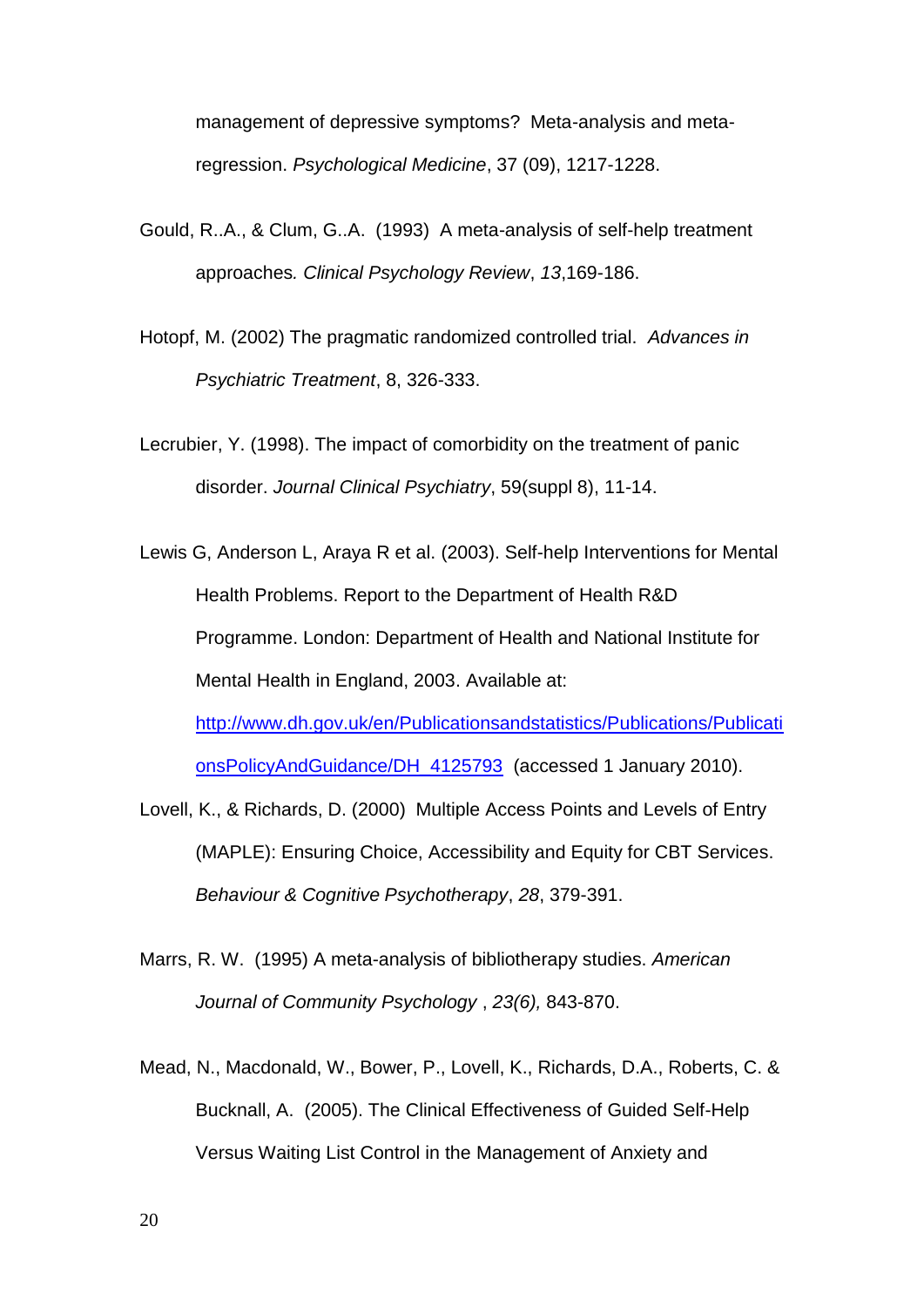Depression: a Randomised Controlled Trial. *Psychological Medicine, 35*, 1633–1643.

- National Institute for Health and Clinical Excellence (2004). Management of Anxiety (Panic Disorder, with or without Agoraphobia and Generalised Anxiety Disorder) in Adults in Primary, Secondary and Community Care. London: NICE.
- National Institute for Health and Clinical Excellence (2009). Depression: the treatment and management of depression in adults (update). London: NICE.
- Richards, D.A., & Suckling, R. (2009) Improving access th psychological therapies: Phase IV prospective cohort study. *British Journal of Clinical Psychology*, 48, 377-396.
- Roth, A.D. & Fonagy, P. (2005). What works for whom? A critical review of psychotherapy research. Second edition. New York: Guilford Press.
- Roy-Byrne, P., Katon, W., Broadhead, W.E., Lepine, J-P., Richards, J., Brantley, P.J. Russo, J., Zinbarg, R., Barlow, D. and Liebowitz, M. (1994) Subsyndromal ("mixed") anxiety-depression in primary care. *Journal General Internal Medicine*, 9, 507–512.
- Scogin, F., Hanson, A., and Welsh, D. (2003) Self administered treatment in stepped-care models of depression treatment. *Journal of Clinical Psychology, 59*, 379-91.
- Shadish, W.R., Matt, G.E., Navarro, A.M., Seigle, G. et al. (1997). Evidence that therapy works in clinically representative conditions. *Journal of Consultling and Clinical Psychology*, 65(3), 355-365.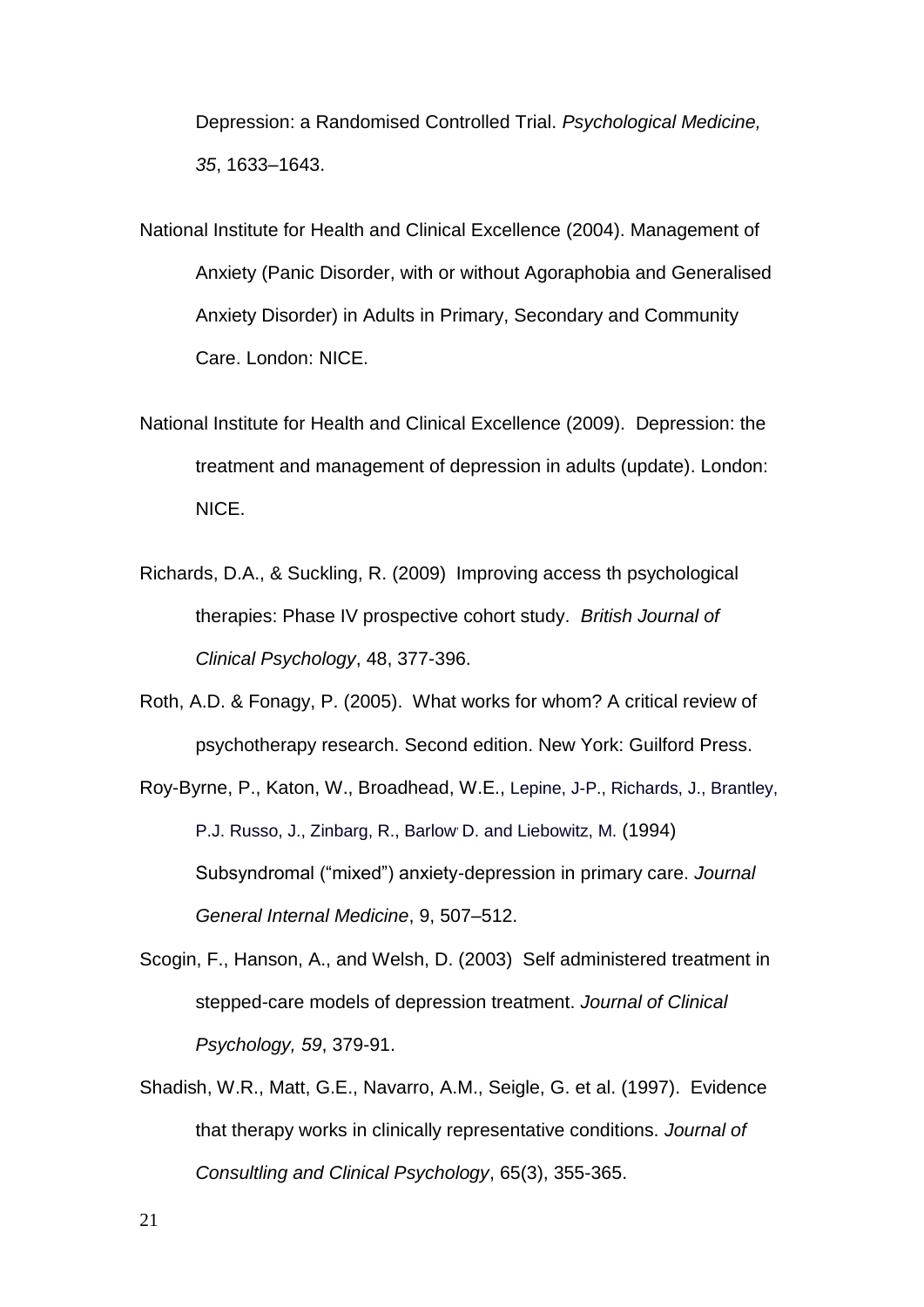- Shadish, W.R., Navarro, A.M., Matt, G.E., & Phillips, G. (2000). The effects of psychological therapies under clinically representative conditions: A meta-analysis. *Psychological Bulletin*, 126(4), 512-529.
- Westen, D., & Morrison, K. (2001). A multidimensional meta-analysis of treatments for depression, panic, and generalised anxiety disorder: An empirical examination of the status of empirically supported therapies. *Journal of Consulting and Clinical Psychology*, *69*, 875-899.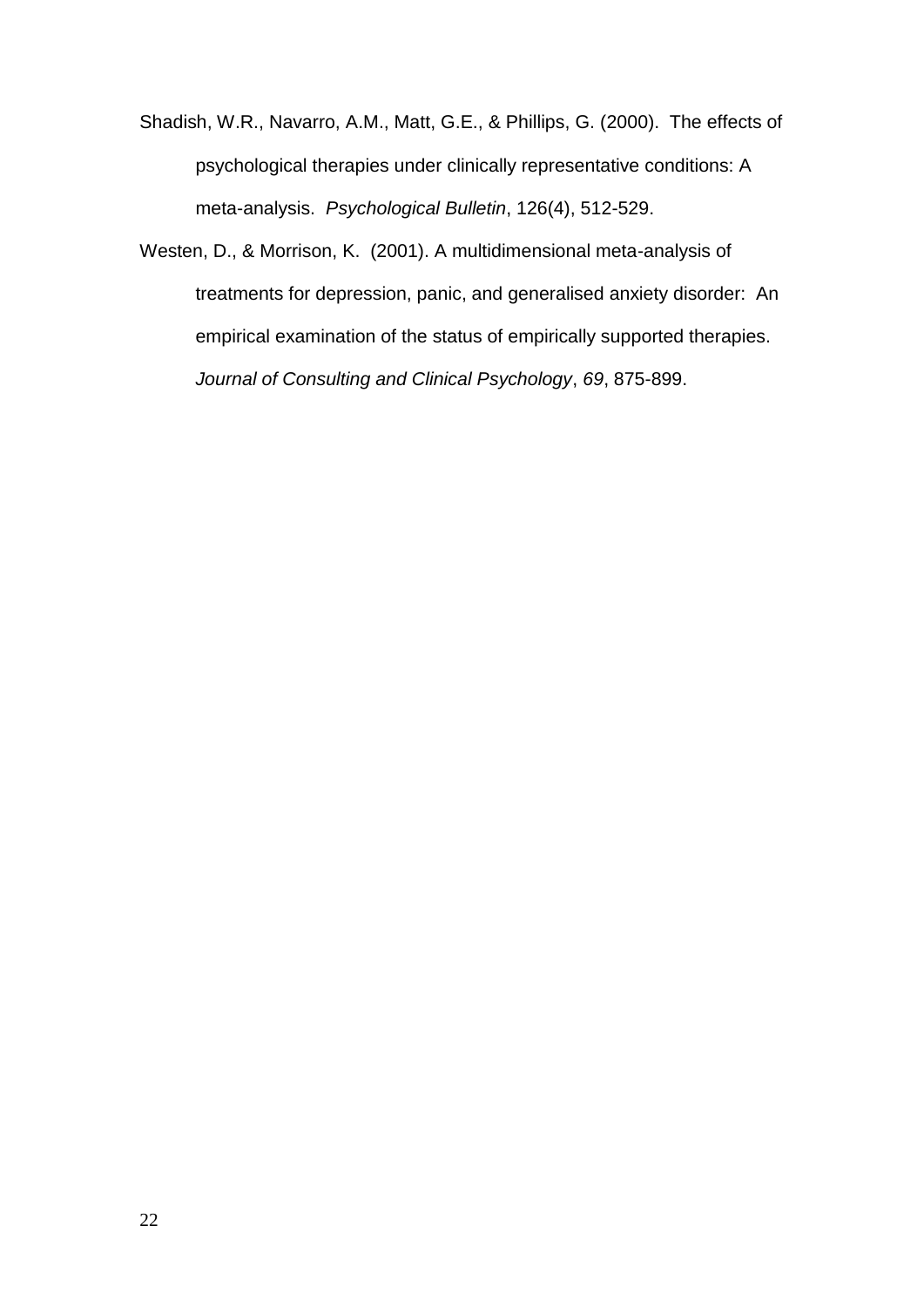

Figure 1. CONSORT diagram showing flow of patients through the study

\*Main outcome comparison at 8 weeks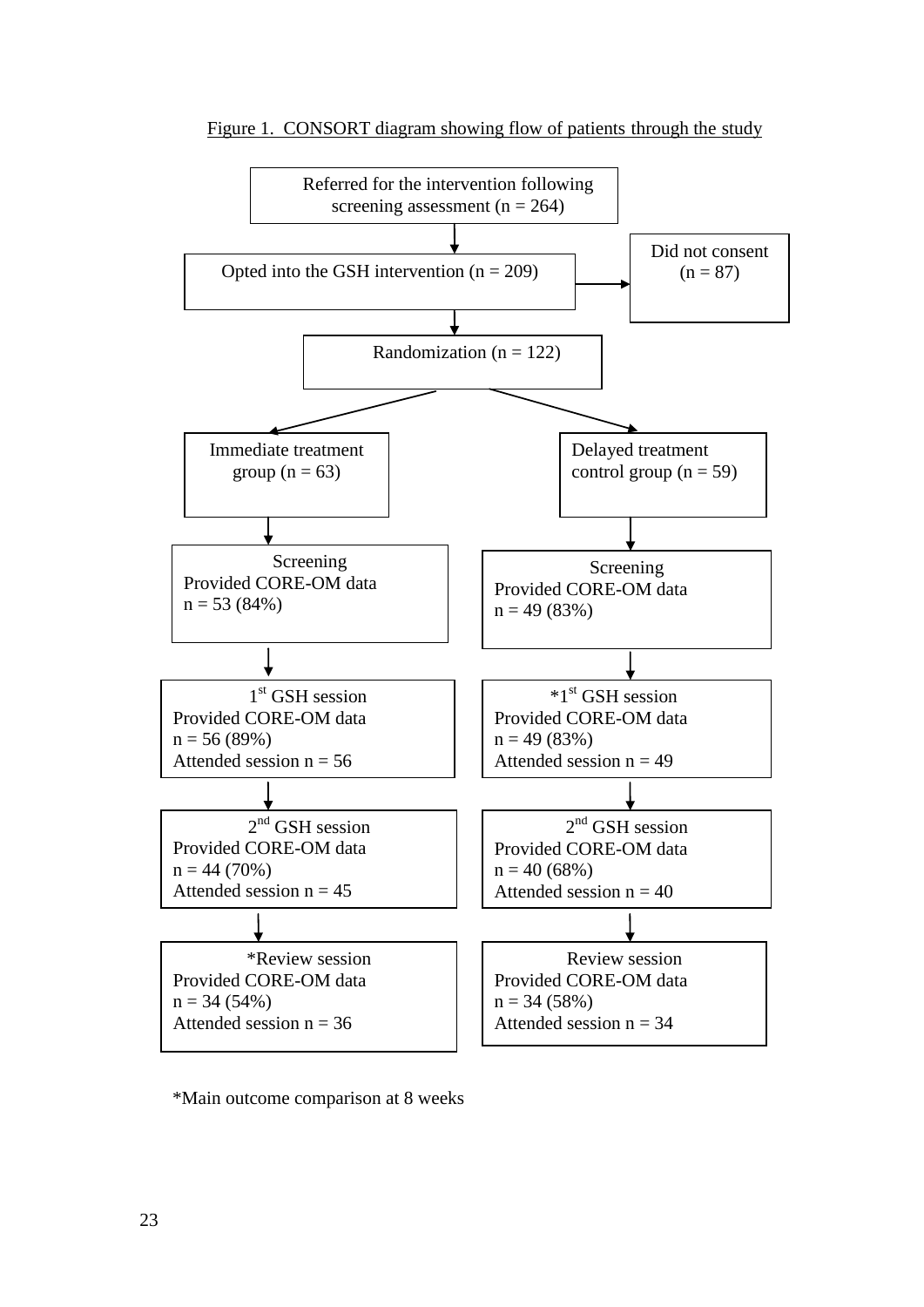# Table 1. Baseline characteristics of the participants and CORE-OM scores at screening and 8 weeks

|                                      | Immediate          | Delayed treatment    |                    |
|--------------------------------------|--------------------|----------------------|--------------------|
|                                      | treatment group (n | control group $(n =$ |                    |
|                                      | $= 63$             | 59)                  |                    |
| Age, years: mean                     | 38.8 (12.8)        | 40.6 (13.1)          | t $(122) = 0.77$ , |
| (s.d.)                               |                    |                      | $p = 0.44$         |
| Gender: %                            | 60%                | 64%                  | $x^2$ = 3.16, df = |
| females                              |                    |                      | 2, $p = 0.37$      |
| CORE-OM: Mean                        | 18.9(6.6)          | 18.4(6.0)            | t $(100) = 0.42$ , |
| (s.d.)                               |                    |                      | $p = 0.68$         |
|                                      |                    |                      |                    |
| Main presenting problems             |                    |                      |                    |
| Anxiety (inc,                        | 26                 | 25                   |                    |
| GAD)                                 |                    |                      |                    |
| Depression                           | 22                 | 26                   |                    |
| Anxiety and                          | 26                 | 21                   |                    |
| depression                           |                    |                      |                    |
| Panic                                | 25                 | 28                   |                    |
| Self-help booklet given at screening |                    |                      |                    |
| Depression                           | 22                 | 15                   |                    |
| Depression and                       | 37                 | 40                   |                    |
| low mood                             |                    |                      |                    |
| Panic attacks                        | 28                 | 32                   |                    |
| <b>Stress and</b>                    | 57                 | 62                   |                    |
| anxiety                              |                    |                      |                    |
| <b>Stress</b>                        | $\overline{7}$     | 8                    |                    |